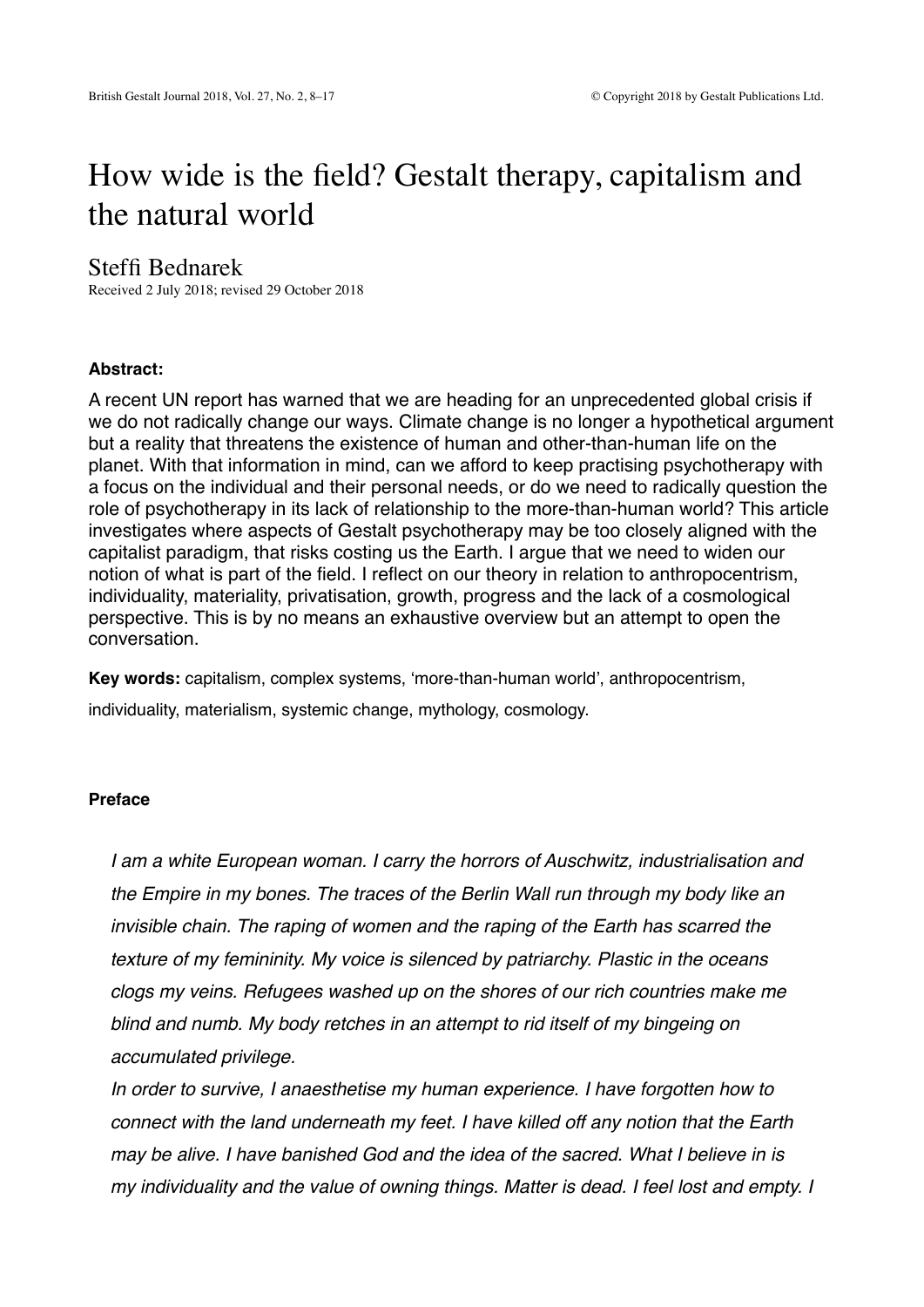*live in a world and in a body that I no longer know how to inhabit. I have settled in this no-man's-land, but I am not alone. It is densely populated here. Sometimes in certain precious moments, my body remembers that I am made of the Earth. What I call 'I' is made up of more micro-organisms than human cells (Clark, 2012). 'I' is not an entity but a multiplicity, a reciprocal relationship between the human and the more-than-human world. I am made up of stardust, oxygen, carbon dioxide, hydrogen, nitrogen, calcium and phosphorus, just like the world around me. I am not separate from it, I am made of it. In those moments I feel a sense of wonder.* 

#### **Introduction**

In October this year, the UN published a report calling for urgent and unprecedented changes over the next twelve years in order to limit the catastrophic effects climate change will have on life as we know it. Previously, the Capital Institute itself made a direct link between the capitalist worldview and climate change and called for broader, more holistically oriented approaches to global problems (Confino, 2015).

We may ask what this has got to do with psychotherapy and how we can, as a discipline, begin to determine our role in wider world issues.

The systems theorist Fritjof Capra (1982) points out that the dysfunction of complex systems on the world stage is primarily a crisis of perception. He believes that our seemingly innocent collective everyday beliefs contribute to the stuckness of much larger, complex systems. Our assumptions often serve as the connective tissue that holds things in their rigid place.

Our Western culture seems to destroy with a sense of superiority the very basis on which our existence rests, whilst psychotherapy continues to focus on our individual and inner worlds. In line with Capra's argument, I believe that it is time for us to ask if there are areas in which our profession may reinforce unconscious biases that risk costing us the Earth. Are there aspects of our theories that inadvertently contribute to the larger problem?

It is the business of Gestalt psychotherapists to bring awareness to fixed, dysfunctional and repetitive patterns. Our theoretical view is holistic and encompasses all that is part of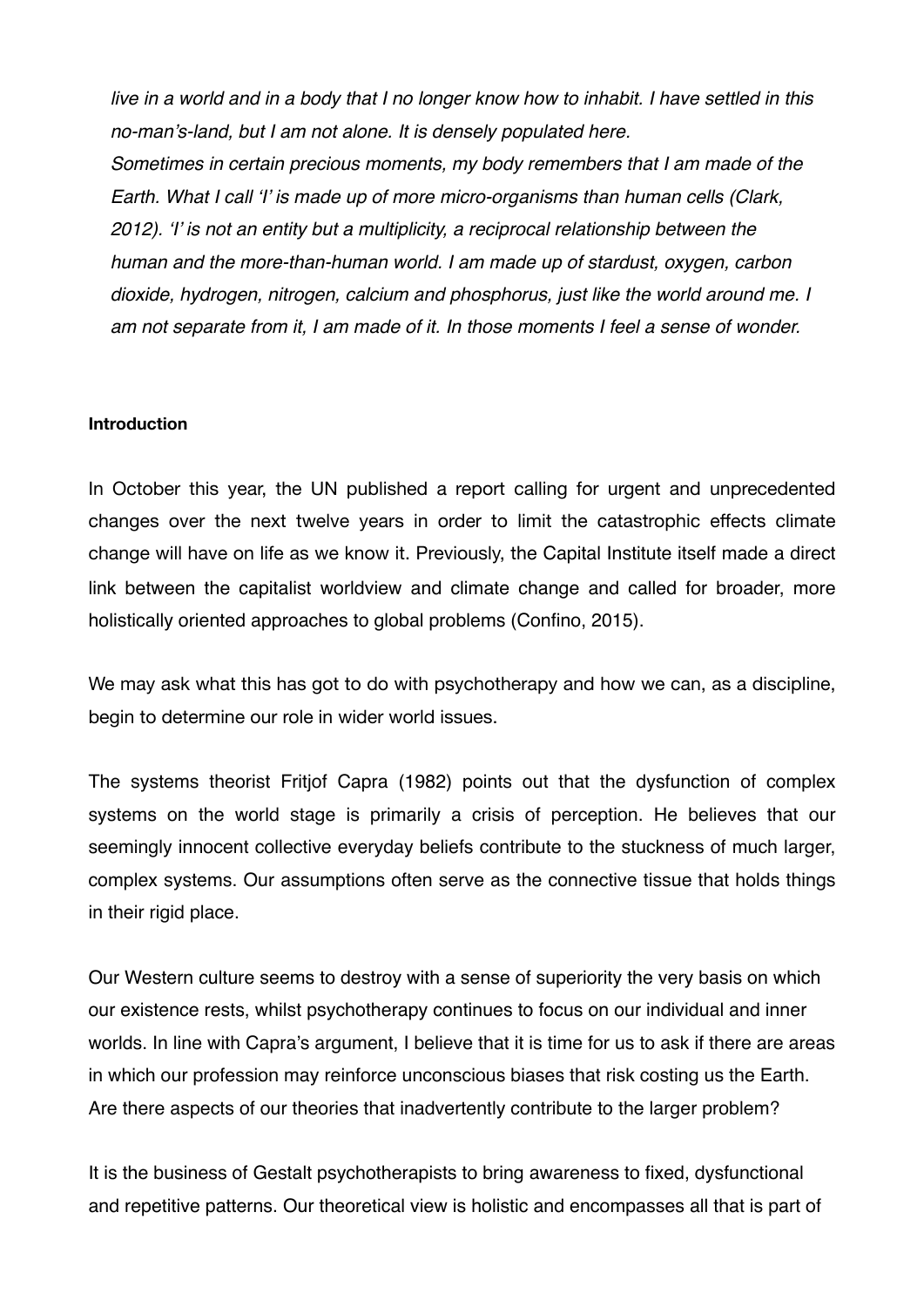the field. Field theory and our notion of self as being formed at the contact boundary emphasises our embeddedness in the world and our reciprocal interdependence with this world. So how come that we are still relatively ill prepared to include the state of the world and our relationship with it in what we do in our consulting rooms? I argue here, that despite our wide-ranging theory, figure formation often operates within an invisible confine of an individualised and privatised psychology.

In this article, I investigate aspects of Gestalt therapy in terms of their alignment with the dominant capitalist paradigm in its emphasis on anthropocentrism, progress, privatisation, domestication and materialism. I suggest that this lens has become so familiar that we can hardly see outside of it. My main focus is on the relationship our discipline has with what cultural ecologist David Abram (1997) calls the 'more-than-human world', meaning the natural, living world that humans participate in. I also reflect on existing aspects of Gestalt theory that already offer the possibility of a wider notion of the field and allow for something new to emerge on the fringe.

My intention is not to deliver a definitive statement, but to widen the conversation. I believe that Gestalt therapy has got something to contribute to the bigger picture but will not deliver '*the*' answer and neither will psychotherapy as a whole. No single discipline can do this.

The philosopher Zygmunt Bauman (2000) writes about our Western culture as being in a state of 'liquid modernity' – a state that is characterised by chaotic, ungovernable situations, where change in one area of the system has ramifications throughout in unpredictable ways (Bednarek, 2017). Complex problems cannot be solved in old, familiar ways anymore; they require trans-disciplinarity. We have to think outside of the confines of the known, look beyond the boundaries of our defined schools of thought and widen the perspective, just as Perls, Hefferline and Goodman (1951/1994) once did.

Fridtjof Capra (Capra and Luisi, 2014) tells us that in order to encourage change within a system, we do not have to throw out all that we know. He suggests that change emerges from something dynamic within the old system. He advises us to pay close attention to emergence on the fringes. We can do this with our attention on large or small complex systems.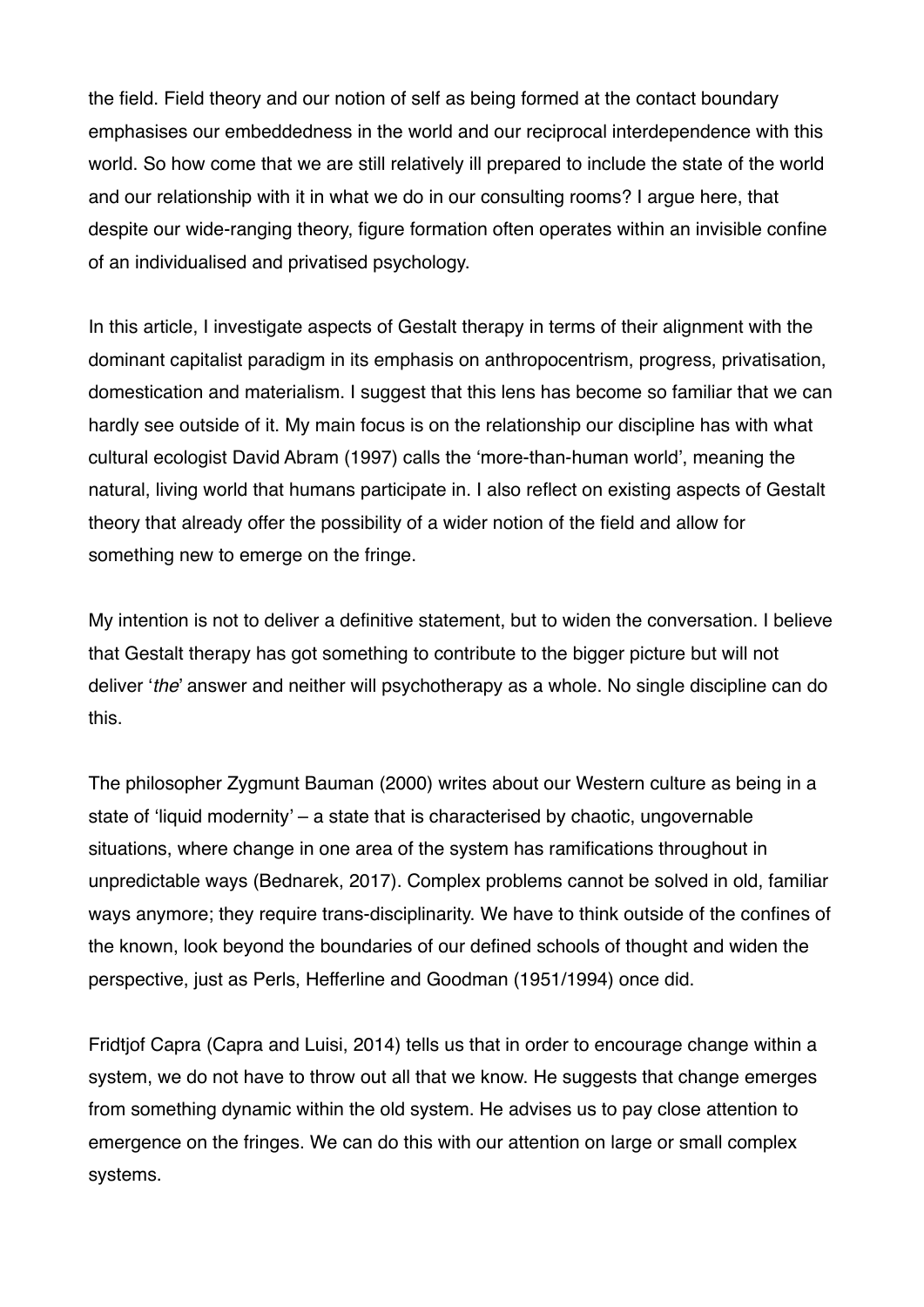I suggest that we urgently need to widen our theories, open up dialogue and create new visions for where we are heading – but we need to stay clear of the old patriarchal ways of generating these visions, i.e where a few powerful, often white, often Western, often upper-class, often male individuals are in charge of the narrative. The celebration of the lone heroic thinker who presents '*the*' answer denies co-created wisdom and is in itself a symptom of a patriarchal worldview that seems to be letting us down.

## **Response-ability in the therapy room**

I started my study of Psychology and Social Policy in Germany in the 1990s. At the time I was a research assistant for a community psychology project in a deprived area of a German University town. The project was based on Gestalt principles and the thinking of Paul Goodman. Psychotherapists worked with individual clients but took systemic issues that arose in therapy out into the world. Therapists convened large community meetings, and educated and empowered the neighbourhood to tackle matters regarding housing, infrastructure, education, employment and mental health with the local Government. Working with the whole was considered more empowering than a focus on the sum of the parts. This project fundamentally changed the structure and landscape of the community through its systemic, ecological approach. It was my first encounter with Gestalt therapy and it deeply moved and inspired me.

When I finally studied Gestalt Psychotherapy, my four-year training focused entirely on the dyadic relationship. Sociopolitical issues were not part of what was deemed to be a relevant focus for the aspiring psychotherapist. They were understood to be part of the field but this part was hardly ever made figural. Whilst I became more and more focused on understanding inner processes, attachment patterns and the private needs of my clients, the state of the Earth deteriorated.

At the UKAGP/BGJ joint conference in 2017, one of the main focal points was the question: '*How does our political field influence our response-ability in the therapy room and beyond?*'. I hope it is fair to summarise that there was overall agreement that we face a global ecological crisis. Delegates expressed strong desires to impact positively on the wider society through their work. When it came to how we do this, we found that some of us have started to leave the therapy room. We work in the natural environment, with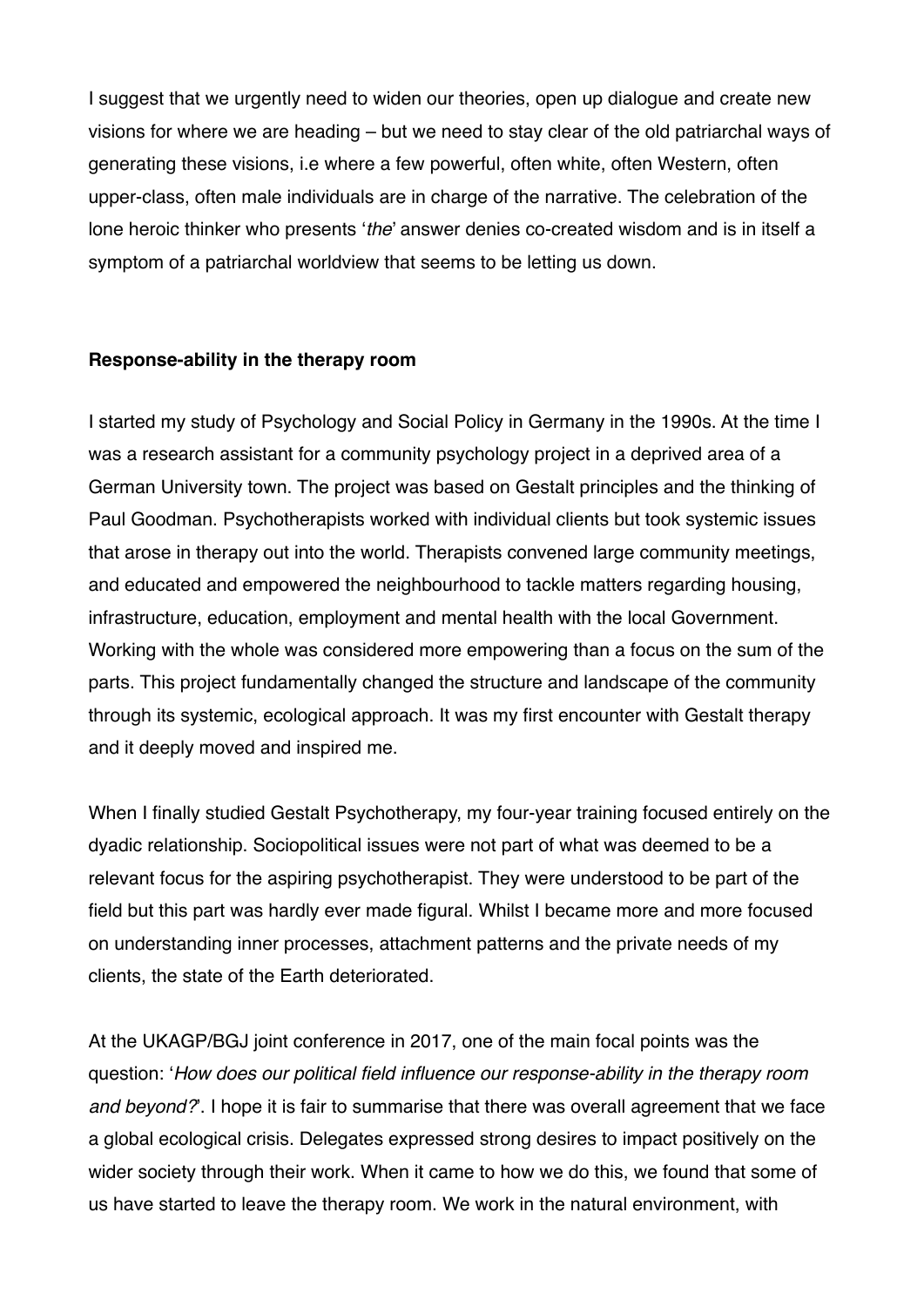communities, corporations and larger systems. Some delegates had already published contributions to larger world issues (Melnick, in Melnick and Nevis, 2013; Parlett, 2015). But on the whole there seemed to be a pervasive sense of insecurity in knowing how best to respond to global challenges.

There is a widely held belief in our profession that all psychotherapy is a political act (Melnick, 2017). This opinion was voiced by many delegates at the conference named above. The hope was that a person who is aware of themselves and the choices they make will contribute positively to a healthier society (Melnick, 2017). Personally, I believe this to be too optimistic. We are all steeped in the same culture, which risks making us blind to that which we take for granted. Therapists are subject to unconscious bias as much as clients (Fishbane, 2016).

The title of Hillman and Ventura's (1992) well-known book 'We've Had a Hundred Years of Psychotherapy and the World's Getting Worse', highlights the problem with the assumption that more psychotherapy will automatically lead to a better world. Hillman criticises our profession for its focus on the individual at the expense of the wider world. And indeed, in comparison to other subjects, there seems to be little focus on the political and ecological field in our training institutes, our journals and our conferences.

I would argue that before we can even begin to explore where our response-ability in the therapy room and beyond could lie, we need to understand where we may be aligned with the cultural values of the patriarchal and capitalist paradigm that is said to be at the heart of causing major problems (Confino, 2015).

## **Mental health – a cultural construct**

In a report, titled Regenerative Capitalism, the Capital Institute stresses a link between the capitalist worldview and global challenges such as climate change and political instability (Confino, 2015). According to this report, we need a move away from capitalist values towards a new systems-based mindset, which recognises that the functioning of complex wholes cannot be understood without paying attention to the dynamic relationships that give rise to greater wholes. This recommendation comes from a conservative institution at the heart of capitalism itself. The shift would not only revolutionise our political, economical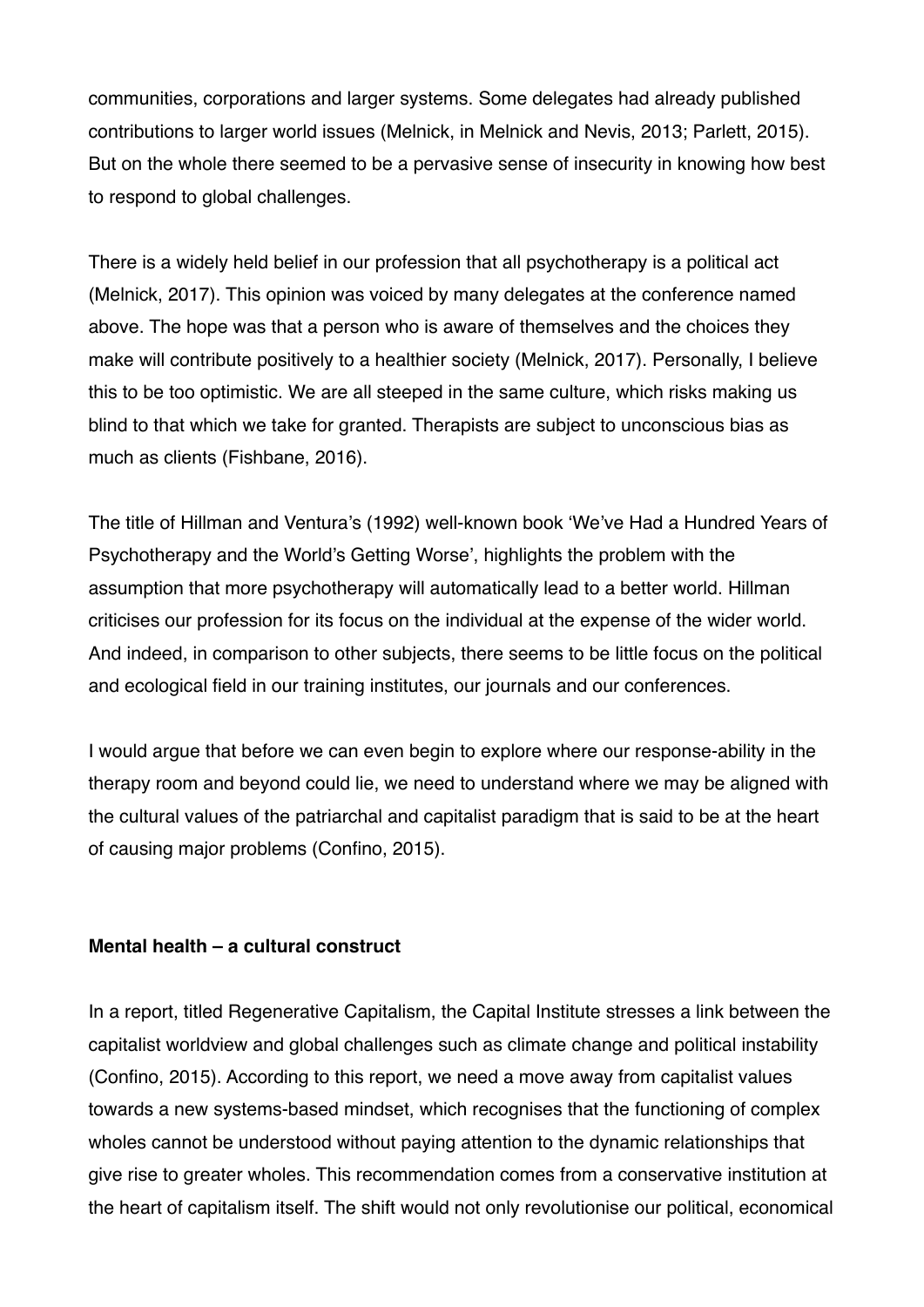or corporate worlds, but would also have far-reaching consequences for mental health professions. Capitalism has become hegemonic in Western culture and permeates the mental health field too.

Psychotherapy itself has grown up in a capitalist, patriarchal Western culture that has inevitably left its imprint on it. We are all a product of its influence. Our Western notion of mental health is far from being neutral. What we have come to expect as 'healthy' human behaviour in a capitalist society is intrinsically linked to the dominant norms and values that govern our everyday lives (Rosenthal, 2008). Capitalism has led to an individualising attitude to social issues and a marketisation of health care. In a capitalist society we value individualism over community, ownership over an idea of the commons, and private property over stewardship. We invest in growth models and operate in a competitive climate that tells us that we are masters of our own destiny if we only try hard enough.

The capitalist system requires a certain type of disposition in the general public in order to function (Adams, 2016; James, 2007). For example, the Industrial Revolution has torn us from our contexts. Individuals embedded in a close community and a rich network of reciprocity with the more-than-human world were no longer useful in the machinery of capitalist growth and expansion. Rapid urbanisation processes needed more and more people willing to leave the rural communities they were woven into in exchange for wage labour in cities.

We are all expected to serve the capitalist model, to be motivated to contribute to the economy, to gain satisfaction and identity through a reward system that is removed from primary human needs.

A dictionary definition (Macmillan, 1986) names the following characterisation to describe capitalism:

Accumulation of capital, production for profit and accumulation of capital as the implicit purpose of production; constriction or elimination of production formerly carried out on a common social or private household basis, focus on maximising value, private ownership, wage labour, investment in order to make profit and freedom of capitalists to act in their self-interest. (p. 54)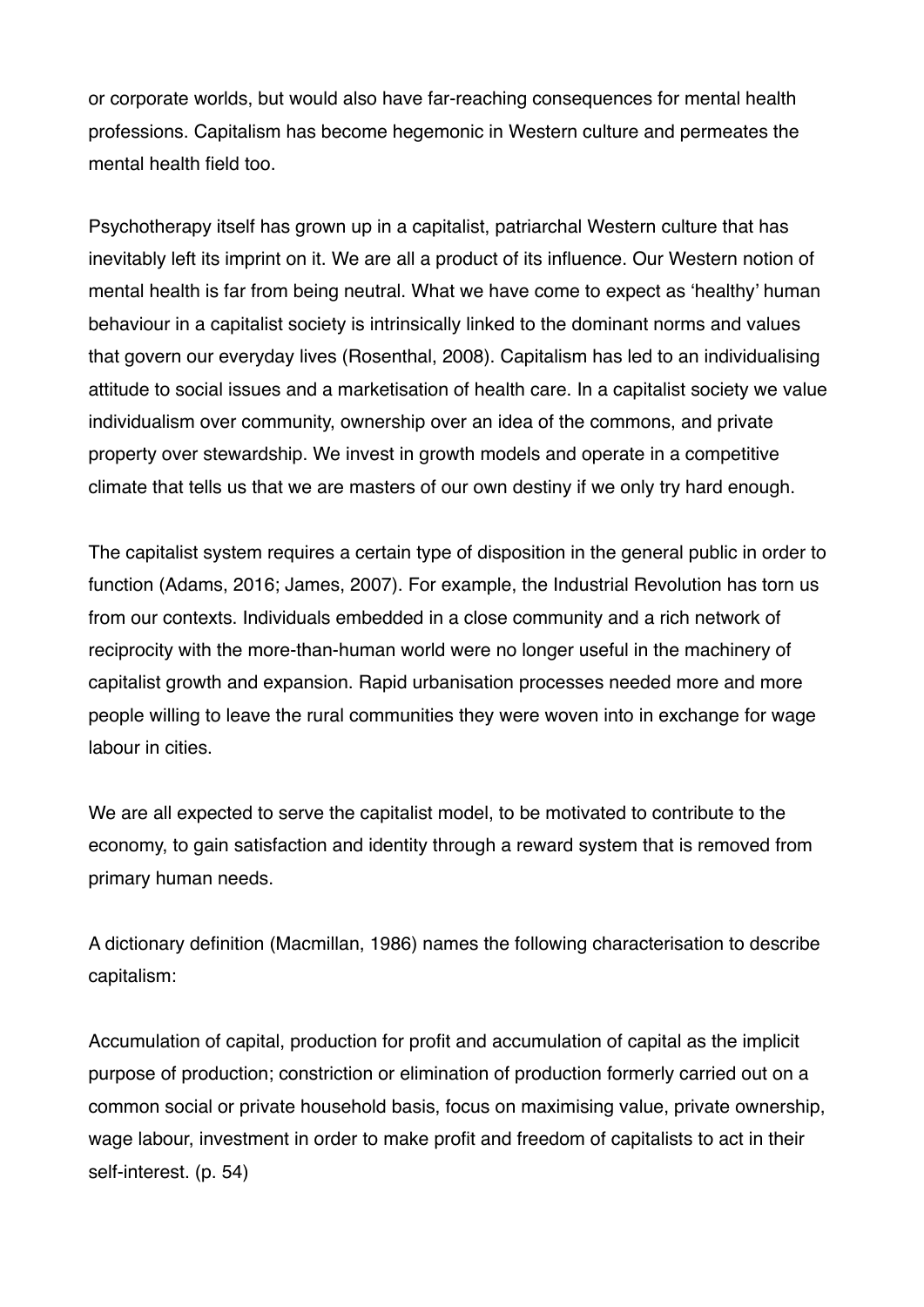These culturally promoted characteristics have repercussions on our notion of expected behaviour and therefore also on what we perceive as deviations from the norm.

Psychotherapists are not outside of cultural socialisation. We therefore have to reflect on the values that we perpetuate (consciously or unconsciously) and investigate where our understanding of health may inadvertently contribute to values that risk alienating us even more from each other and our participation with the world.

In the following, I outline aspects of Gestalt therapy that in my opinion need deeper exploration in their uncomfortably close relationship to the dominant capitalist paradigm.

## **Anthropocentric worldview**

In the dominant Western culture we mostly see the world from a perspective that places our species on top of the pile and all else beneath. Our major psychological theories seem to suggest that we are shaped by human relationships alone whilst the more-than-human world is considered irrelevant. But what if we have anthropocentricised our understanding of human development in the absence of our sense of belonging in the world?

The story is not that different in Gestalt Psychotherapy despite its holistic perspective. Our therapeutic discourse focuses almost entirely on human-to-human relationships. We do not include the absence of relationship with the living world into our diagnostic thinking of developmental trauma, attachment patterns, personality adaptations and mental health problems. Equally, our notion of community, relationship and kinship usually stops at the threshold of our social network or our own species. It rarely includes our relationship to trees, rivers, mountains, salmon, bees, or water flowing through our bodies. When we talk about loss and bereavement we mostly focus on the loss of people. Rarely does a personal loss include the catastrophic loss of attachment to nature itself, the loss of endangered species, the loss of living in a functioning community, the loss of meaningful rituals or the loss of connection to a place – even though these are losses so deep that they change who we believe we are.

We seem to have become so inflated with our sense of ourselves as a species that we cannot see our actual dependence on that which we are destroying. The cultural historian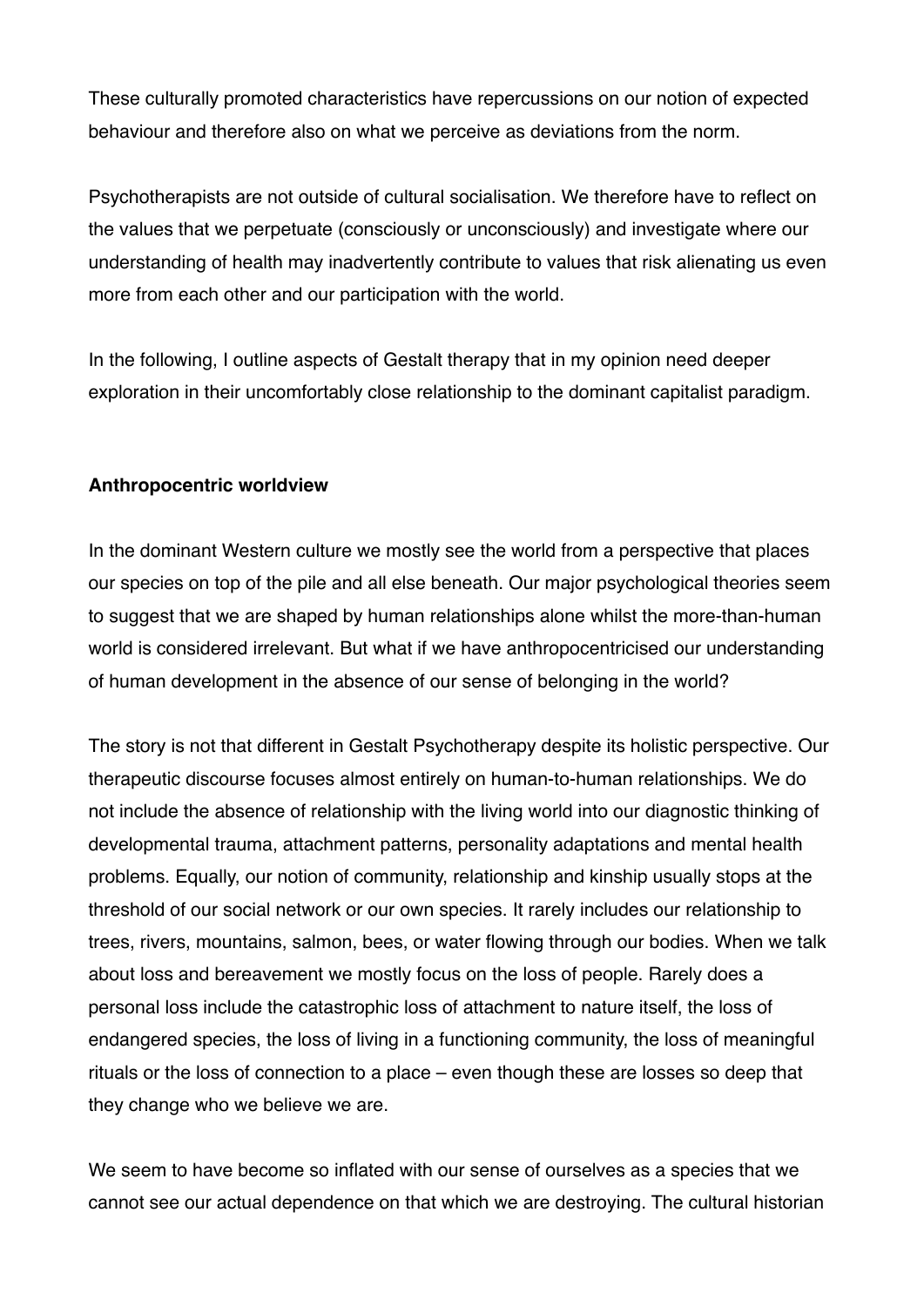Thomas Berry (1988) says that we have become autistic to the world. And indeed, our focus on our-selves makes it easy to forget that we do not live in a vacuum.

Perls acknowledges that we have split off from the world and forgotten how to experience our reciprocity with it when he says:

we use a lot of our energy in strategies of either defence against the world by separating ourselves from it or attacking the world by forcing our own will upon it. We have lost the ability of being in communion with it and hence we lessen our ability to act spontaneously in a participatory way. (Perls et al., 1951/1974, p. 449).

For most Westerners, the world around us is experienced as 'other' to such an extent that we have become blind to the devastating cost that this tear from a state of interconnected participation may present to us on a collective basis. The split has become 'normal' and therefore does not feature in our therapeutic theories or assessments. The idea that we may share a collective trauma is mainly unexplored. We have paid very little attention to the cultural and personal impoverishment that may ensue from our loss of reciprocal relationships with the more-than-human world.

If our Western society was a client in our consulting room, it would most likely present as a white, middle-class man. As therapists, we would probably view his self-centred, individualistic perspective and his righteous belief in his superiority as dysfunctional and deluded. We would note his lack of empathy, his exploitative relationships and his impoverished materialistic outlook despite his polite and politically correct manner. We would apply the spectrum of our diagnostic criteria to describe his stuck patterns of addiction to consumption, his annihilation of the basis of his own existence, and his ardent pursuit of an idea of happiness he feels he deserves.

The psychotherapist Francis Weller (2015) suggests that many of us carry a deep, but silent grief for our diminished sense of community with a world that we see as alive. We grieve for 'what it is we expected and did not receive' (2015, p. 54). And in the absence of connection with a wild, reciprocal world, we seek what we long for in our next of kin. For instance, we look to our parents to provide unconditional love and belonging and many therapy sessions focus on the shortcomings of this expectation. Weller points out that by doing this, we keep the idea alive that this longing can and should be met by our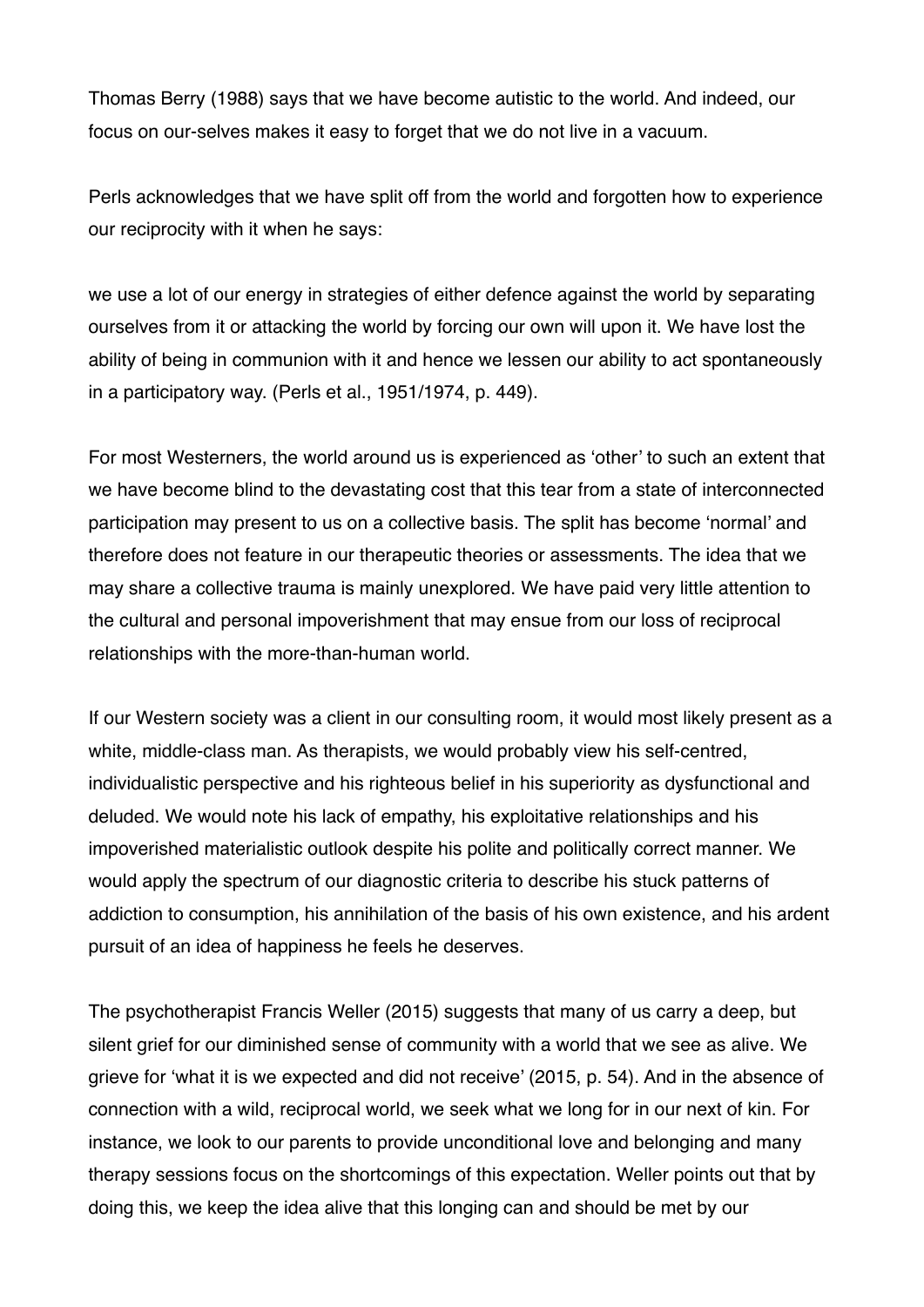birthparents. The Earth is no longer experienced as Gaia (mother). Instead we look to our actual mothers, or to psychotherapists as the new mothers, to provide the magnitude that may be beyond human beings to provide. We have become literal about our need to be mothered whilst we have killed off and de-sanctified the much bigger feminine principle in our culture. We are looking for something in individual human relationships that may be unattainable whilst we have cut off from a reciprocal relationship with something outside of us.

We have lost access to the ways of weaving ourselves into the 'web of life' (Capra, 1996) and we lack humility in relation to other life forms. For most of us, our engagement with the more-than-human world has become an 'I-It' relationship (Buber, 1958). And what we objectify, we are free to use, manipulate and destroy.

In principle, field theory and our holistic approach stress our interdependence with the field. This field can include anything, but in practice much of our focus in the Gestalt community does not operate outside of this dominant anthropocentric focus. There is a split between the breadth of our theory and how we chose to frame it.

I believe that we need to critically examine our anthropocentric assumptions in relation to our theories and our notion of reciprocity and relationality. What would it be like to include the quality of our relationship to the natural world in our assessments and our notions of trauma, attachment and fixed gestalts? What is our profession's contribution to transforming the deep intergenerational disconnection from the other-than-human world? How do we un-learn our addiction to consumption? These and other questions need to be taken up in more depth.

## **Boundary between 'me' and 'not me'**

The question where the 'me' is located and where the 'other' begins and ends is at the core of psychological thinking. Where we see the boundary in our community with things determines the way we relate to the world. Most commonly we located this 'me' within and saw the boundary in our physical skin. Postmodernism has deconstructed this rather simplistic idea of a coherent linear self. In Gestalt therapy we acknowledge this and define self as a process at the contact boundary. The 'I' is influenced and shaped by its contact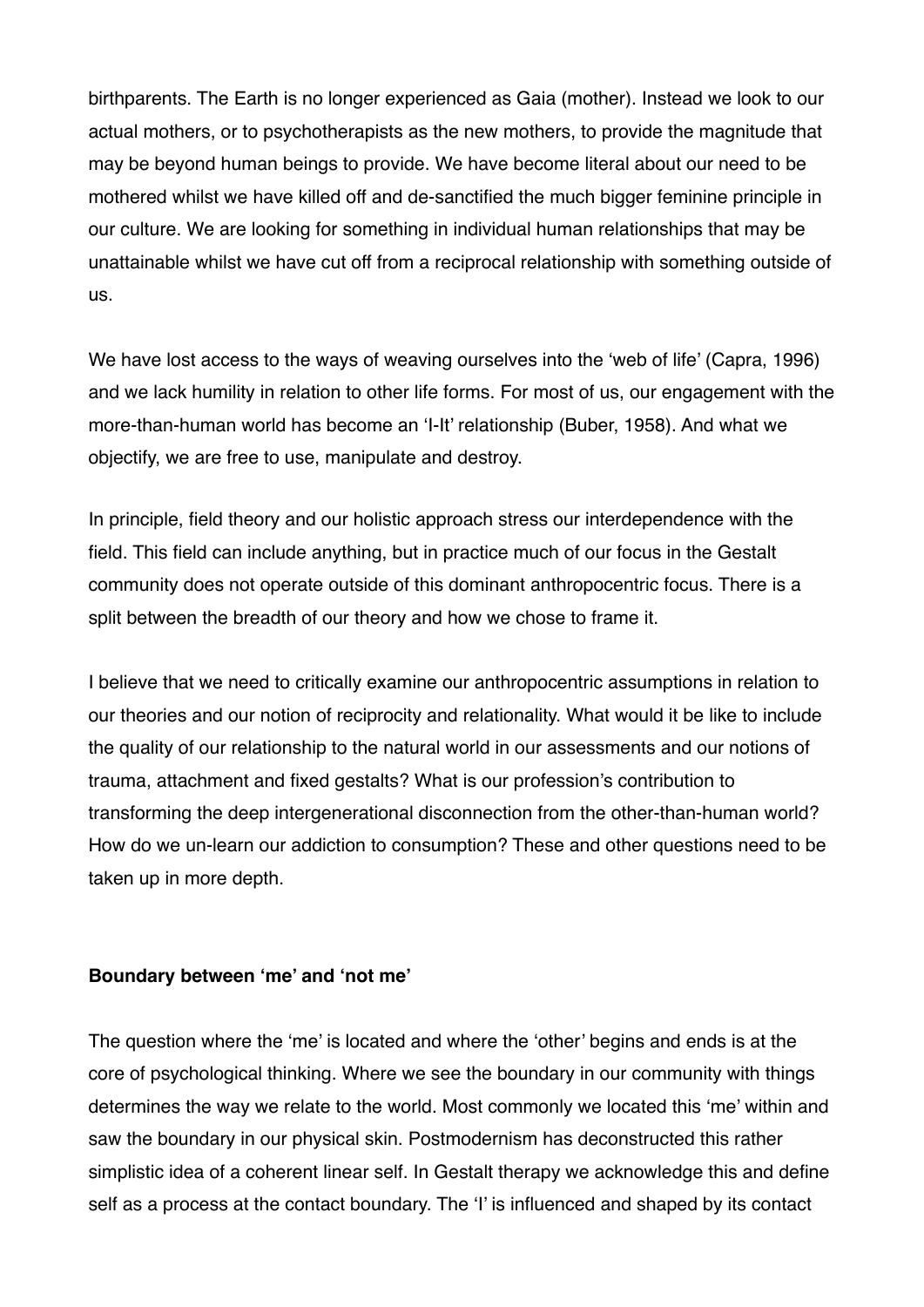with the world. It is wherever my focus is at any particular time. I can, for example, be so dissociated that my body feels fragmented and 'other'. Or I can be so confluent with someone that it is hard for me to distinguish a sense of self at all. At one point I can focus on my skin and define it as 'me' and a minute later that boundary may extend all the way to the starry sky.

As Gestaltists, we know that we do not have a separate self-identity from the world. There is no clearly defined personal phenomenal field that meets a clearly defined phenomenal field of another. We know that we cannot exist without the presence and health of the interconnecting circles of earthly rhythms. It is impossible to imagine a self that does not include the warming light of the sun, the wind, or animal and plant life. Our theory of self acknowledges this when Perls writes:

Now the 'self' cannot be understood other than through the field, just like day cannot be understood other than by contrast with night. … So, the 'self' is to be found in the contrast with the otherness. There is a boundary between the self and the other, and this boundary is the essence of psychology. … Now this contact boundary, to be sure, is nothing rigid. It is something that is always, always moving. There is always something either coming into the foreground or receding. But we always meet. Whether I look at you and my eyes meet a 'picture' that I can't see beyond, whether I hear, whether I feel and touch, always, where I meet the other there is the boundary. There is awareness. There is experience. (Perls, 1978)

Philippson (2009) describes the permeability of this boundary:

In my image, which comes from Gestalt Therapy, the boundary is a process that separates two areas (using spatial language for what is not just a spatial process) so that the activity on one side is qualitatively different to that on the other side. The boundary both maintains the separation, and allows interchange between the two processes (which are therefore really only one process). The boundary thus *creates* the regions, rather than, like [a] wall, marking pre-existing regions. (p.19, original italics)

The Jungian analyst James Hillman says that: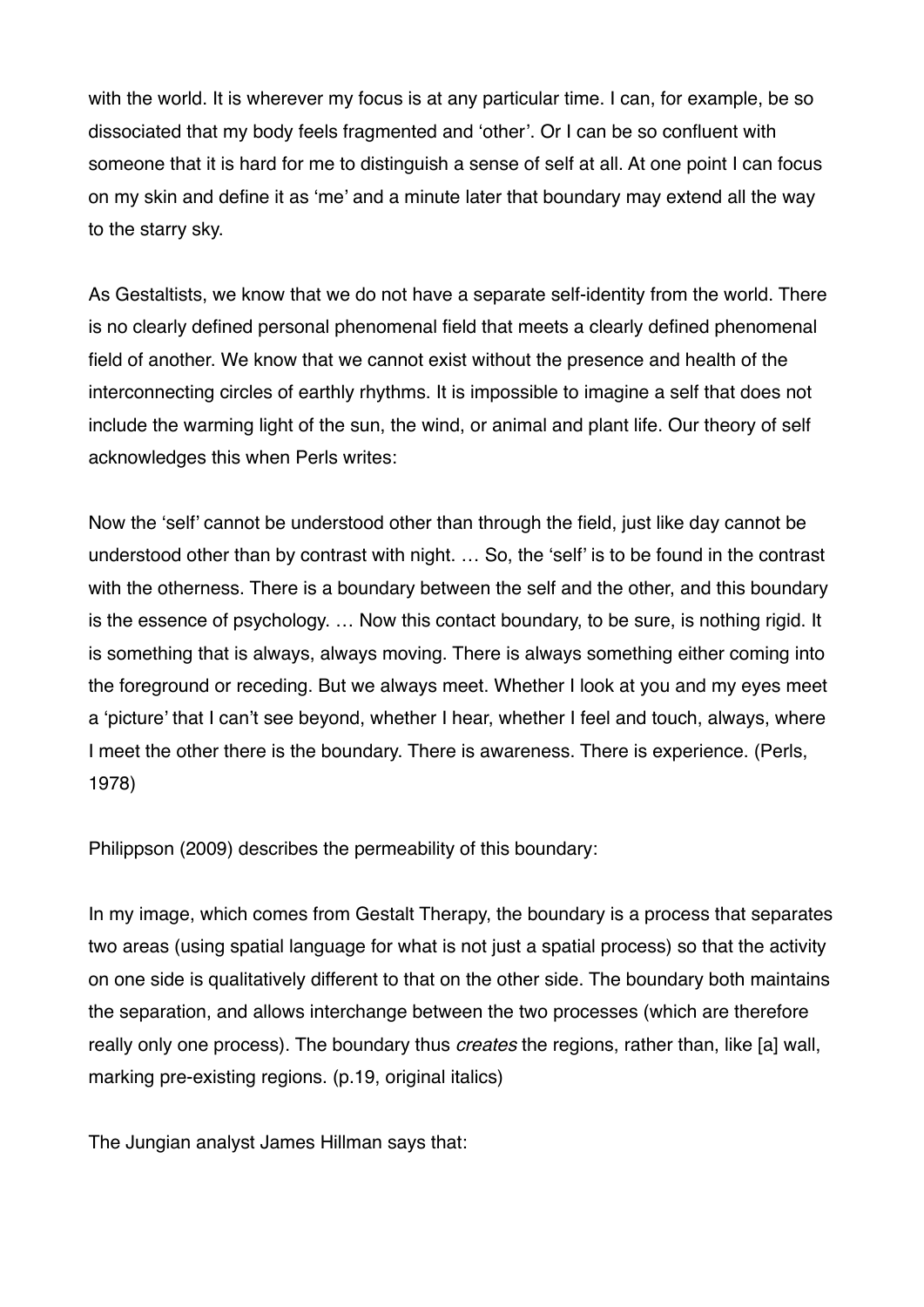… since the cut between self and natural world is arbitrary, we can make it at the skin or we can take it as far out as we like – to the deep oceans and distant stars. But the cut is far less important than the recognition of uncertainty about making the cut at all. This uncertainty opens the mind to wonder again, allowing fresh considerations to enter the therapeutic equation. (Hillman, 1995, p. 9).

Alan Boldon (2008) describes the absurdity of the way we think about the environment as 'other' in the attempt to try to decide at which point an apple we eat stops being part of the environment and becomes part of me, or at which point a raindrop that finds its way into the water I drink and then my body, and then out again, is the environment.

The early Gestalt theorists, Kohler and Koffka, went far, even by today's perceptions, when they located emotions in the field. Therefore a place or landscape could be sad by its expressive formal gestalt and not because feelings were projected on to it (Hillman, 1995, p. 11).

Our theory acknowledges complexity and in principle already reaches beyond the anthropocentric paradigm. This is implicit, but not explicitly explored in our theory and our practice. The 'emergent self' (Philippson, 2009) is likely to stay a concept applied only to human-to-human interaction until we develop ways to explicitly work with what the Buddhist master Thich Nhat Hanh (1998) calls 'interbeing' – the essential interconnectedness and interdependence that binds us ever more deeply into the thick of the world.

This would imply that changes in the external world may be as therapeutic as changes in what we perceive to be our internal landscape, or that working on a client's feelings is not more or less therapeutic than working on cleaning a local riverbank.

Hillman suggests that:

… perhaps killing weeds on my lawn with herbicides may be as repressive as what I am doing with my childhood memories. Perhaps the abuses I have unconsciously suffered in my deep interior subjectivity pale in comparison with the abuses going on around me every minute in my ecological surroundings, abuses that I myself commit or comply with. … The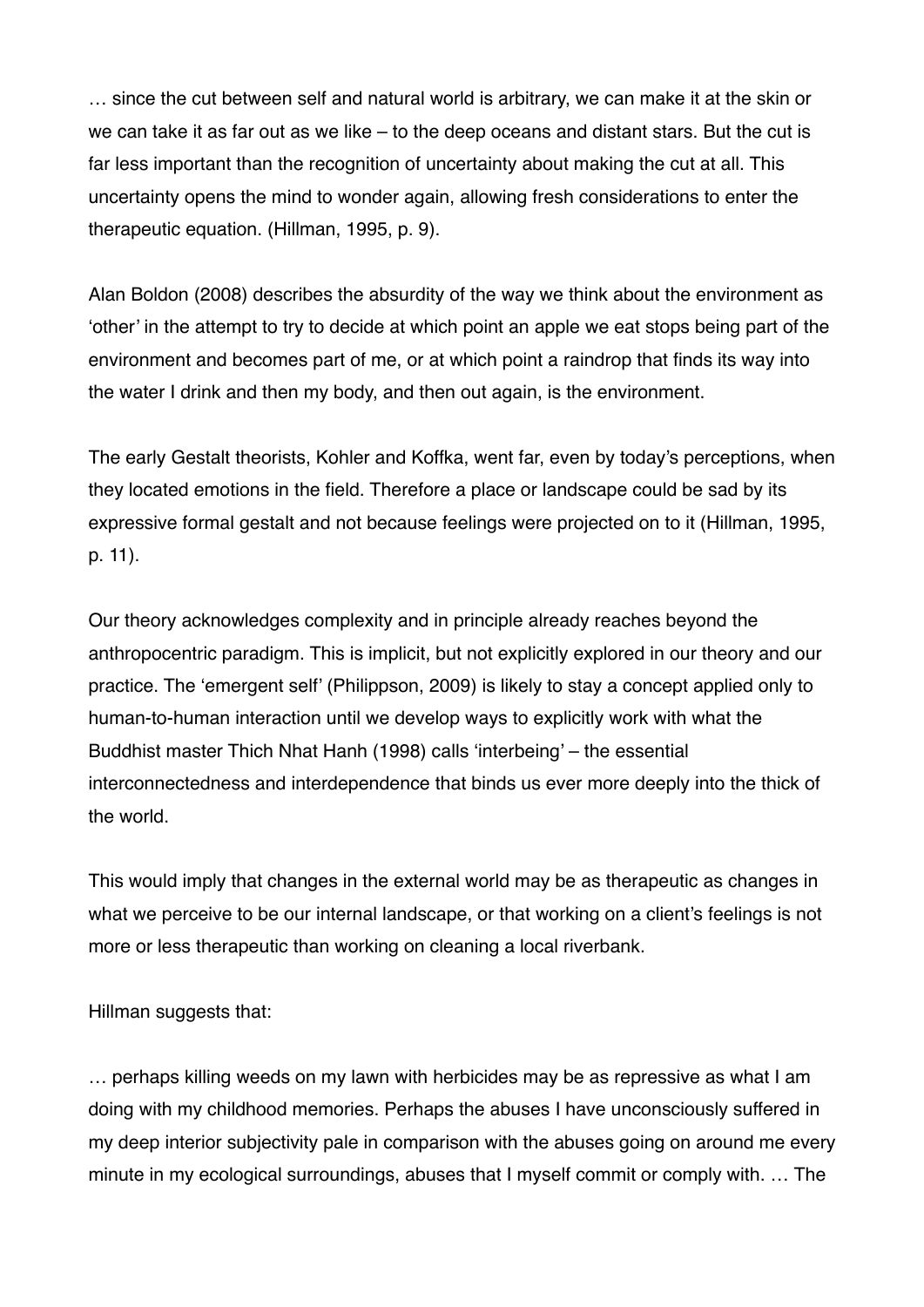'bad' place I am 'in' may refer not only to a depressed mood or an anxious state of mind; it may refer to a sealed-up office tower where I work. (1995, p. 19).

Hillman (1995) suggests that the most radical intervention in psychotherapy would be a theory that replaces the individual with the world and that sees treatment of the inner requiring attention to be placed on the outer. This would be a departure from anthropocentrism and a decisive move towards a polycentrist view of life.

Bill Plotkin (2013) suggests that an 'ecocentric' life means that all other memberships, such as primary partnerships, family, social groups, neighbourhood, workplace, profession, ethnic or gender identity group, state or nation become secondary or derivative of the inherent participation in the greater web of life. Our belonging in this web, and the wellbeing and care for this web, become the primary concern and command the greatest loyalty.

I believe that as Gestalt therapists, we already have a wide-ranging theory that allows us to widen our perspective of how self and other intertwine. How does the practical application of this widest aspect of our theory of self impact on our interventions and our response-ability in the work with clients? How may our theory of self inform other parts of the larger system in useful ways?

## **Privatisation and ownership**

We focus on ownership in our culture and are taught to find comfort and identity in what we possess and consume. Even the natural world has become a commodity ready to be used for our benefit with land being related to as property, capital, recreation ground or natural resource. We try to possess everything as private property, including ideas, feelings, dreams or what goes on in our own psyches.

As psychotherapists we encourage this sense of ownership by asking clients to 'own' their feelings, thoughts or ideas and talking about them as residing clearly within the client. In doing so our language has a norm of acquisition that separates us from the field context in which a particular feeling emerged. Once we own an idea, we can then extract the maximum potential from it, as if we were eternally hungry for something. 'What do you take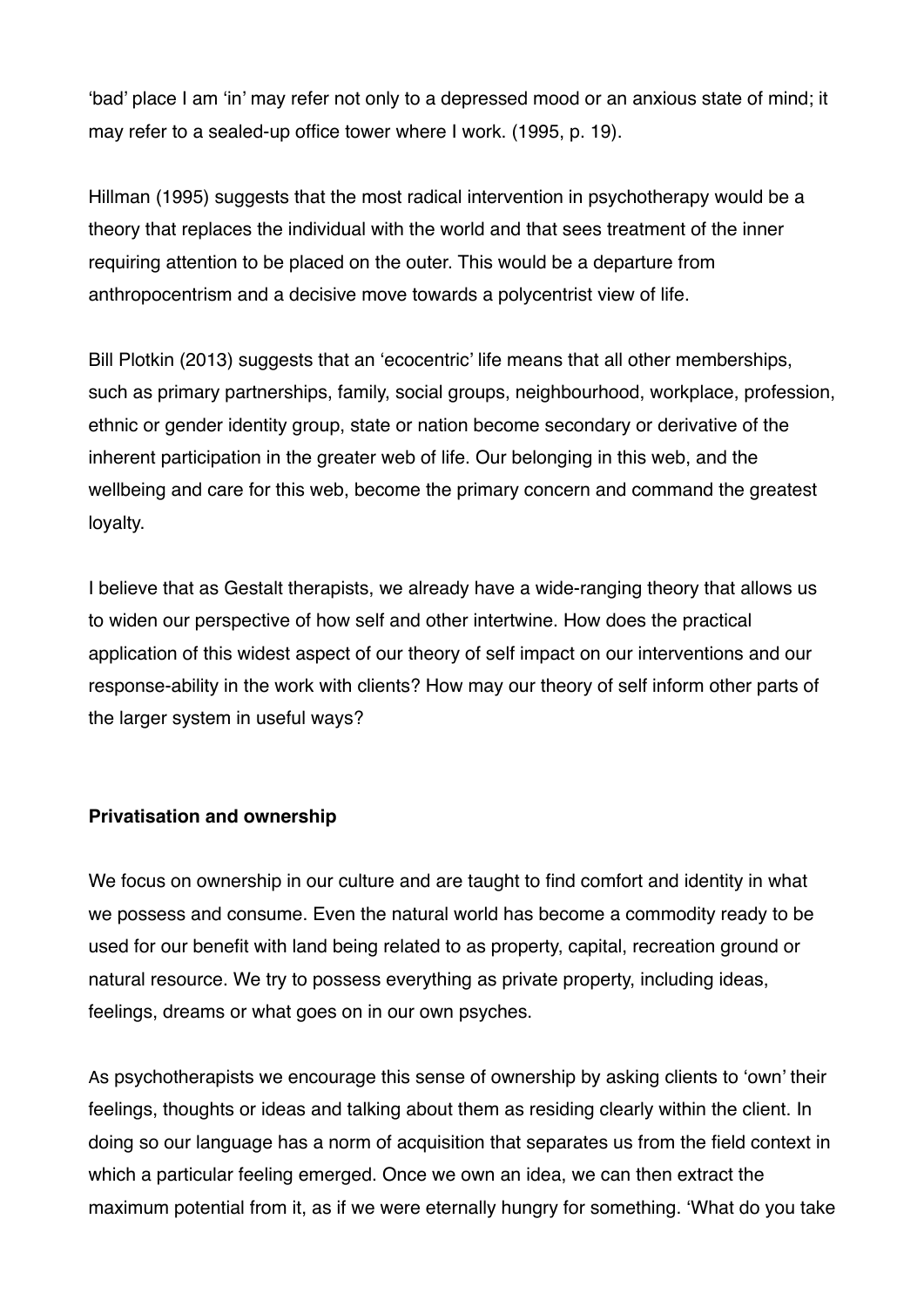from our session today?' 'What can I take from this dream?' We focus on what we think we want and convince ourselves that our needs deserve to be met.

But maybe life calls us to serve something larger than our own individual needs. Weller (2015) points out that we are missing is the quality of intimacy where the focus does not always lie on 'me' but on serving something outside of me and appreciating my participation in a bigger whole. We have forgotten to think as a village or a commons. We do not know anymore how to relativise the self in service of community. Our hegemonic ideology has isolated us out of our sense of belonging to a greater, more meaningful entity than our individual existence. We are so conditioned to the individualistic mindset that we often do not even have ways of imagining a different way of being.

As therapists our focus on the individualistic paradigm makes us less experienced in paying attention to what we are being asked for. An alternative approach would be to put our own lives in a relative position of service, allowing ourselves to surrender to *it*, serving *its* needs and being curious about what *it* wants from us rather than the other way around.

From this perspective we would ask what the dream, the crisis or the relationship asks of the client not how *it* can be beneficial to them. 'What does this situation or problem require of you in order for *you* to do justice to *it*?' 'How can you be of service to the idea that presented itself to you in your dream?'

Can we find in us the willingness to be of service to the things in life that are bigger than our own concerns, our own lifespan or the lifespan of the people we love? And how would we learn to love the land around us as deeply as we love our partners?

We may not be able to learn this from humans but only from a deep engagement with the land itself, an immersion in its rhythms. We do this with our sensual bodies, smelling, sensing, touching and tasting the world. We may need to take our sorrows, dreams and insecurities out into a place we learn to love and see if we come back changed. This would be an aesthetic engagement, which invites participation in something bigger than our individuality. The question we need to address as therapists is how best to facilitate an I-Thou relationship with the world that offers itself to us.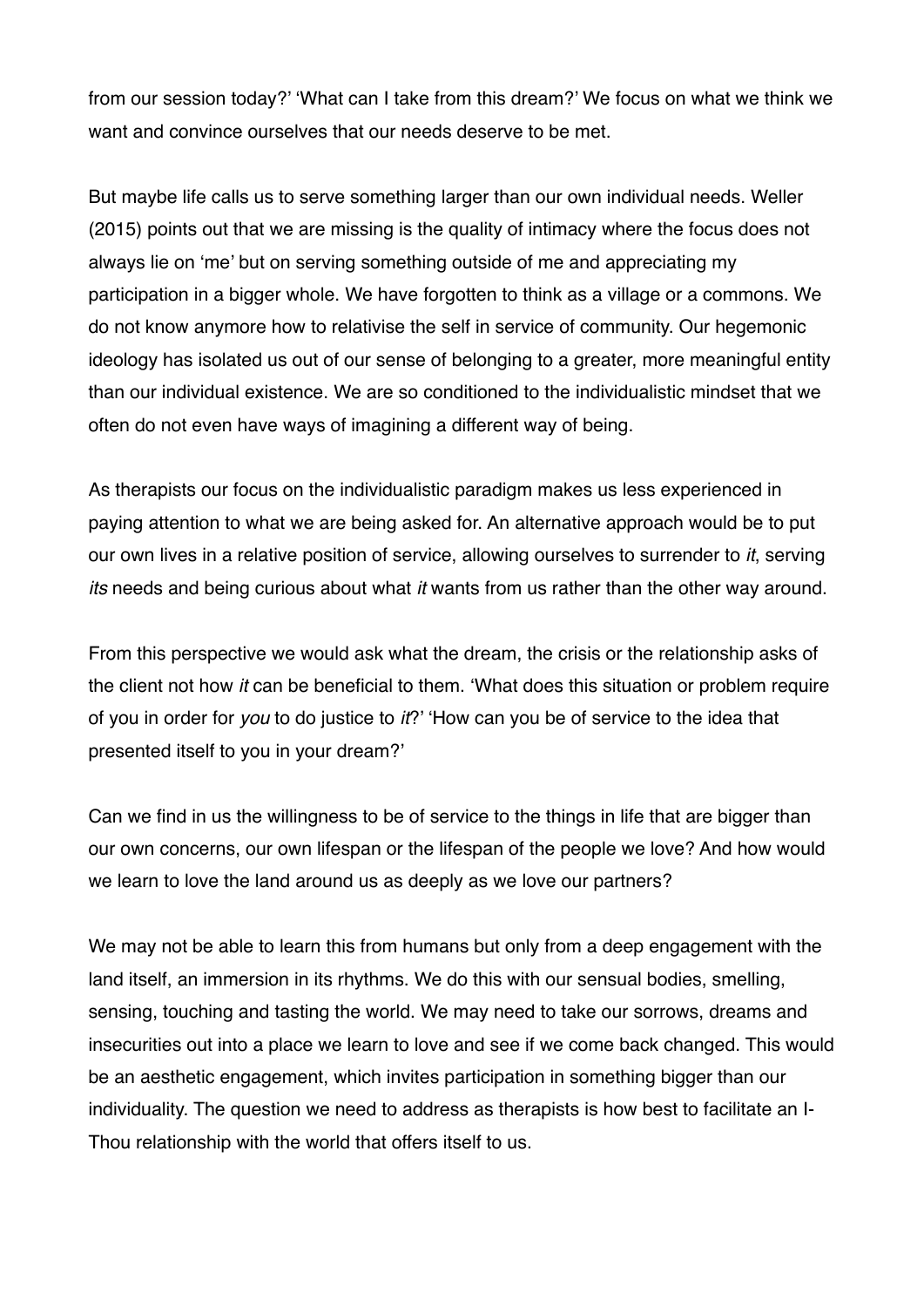A few examples of psychotherapists working to reconnect clients with the undomesticated natural world can be found in Joanna Macy's work (Macy and Brown, 2014), Nick Totton's *Wild Therapy* (2011), in the ecotherapy movement (Roszak et al., 1995; Rust and Totton, 2012) or Bill Plotkin's Animas Valley Institute (2003). Whilst these are currently still voices from the fringes of our profession, I believe that there is some urgency in Gestalt therapy raising its profile and finding its distinctive voice in the growing chorus.

## **Individuality**

When asked about the role of the more-than-human world in the shaping of humanity, the human biologist Paul Shepard said: 'The grief and sense of loss, that we often interpret as a failure in our personality, is actually a feeling of emptiness where a beautiful and strange otherness should have been encountered' (Shepard, 1994, p. 214 in Weller 2015). In Shepard's opinion we have lost the continuity of connection to this beautiful and strange otherness to domestication. What follows is an emptiness. We typically blame ourselves for this feeling of emptiness and psychotherapy often colludes with this. Shepard asks us to consider that this emptiness may be the absence of our encounter with the other than human world, in which case the feeling is not a personal shortcoming, but a healthy reminder of something essential that we have lost.

In a personalised psychology, based on individualism and ownership, we ascribe our feelings of emptiness to a personal shortcoming. The problem becomes interior and we try to fix or eradicate that which is calling out to us from beyond the confines of our individual lives. As we may look in the wrong place, what we are left with is a chronic feeling of emptiness that walks with us wherever we go and that we get so used to that we hardly feel it anymore. And as we often do not even have words for this sense of loss, we learn to anaesthetise our longing.

The psychotherapist Francis Weller (2015) believes that what we are longing for are primary satisfactions, satisfactions that evolved over thousands of years and that our brains are wired for, such as: gathering around communal life, around story, mythology, meaningful relationships, ritual, gathering around fire, around slowly evolving local connections, sharing and preparing food, spending time in nature, being fully embodied, etc. For the most part we have abandoned these primary satisfactions and are now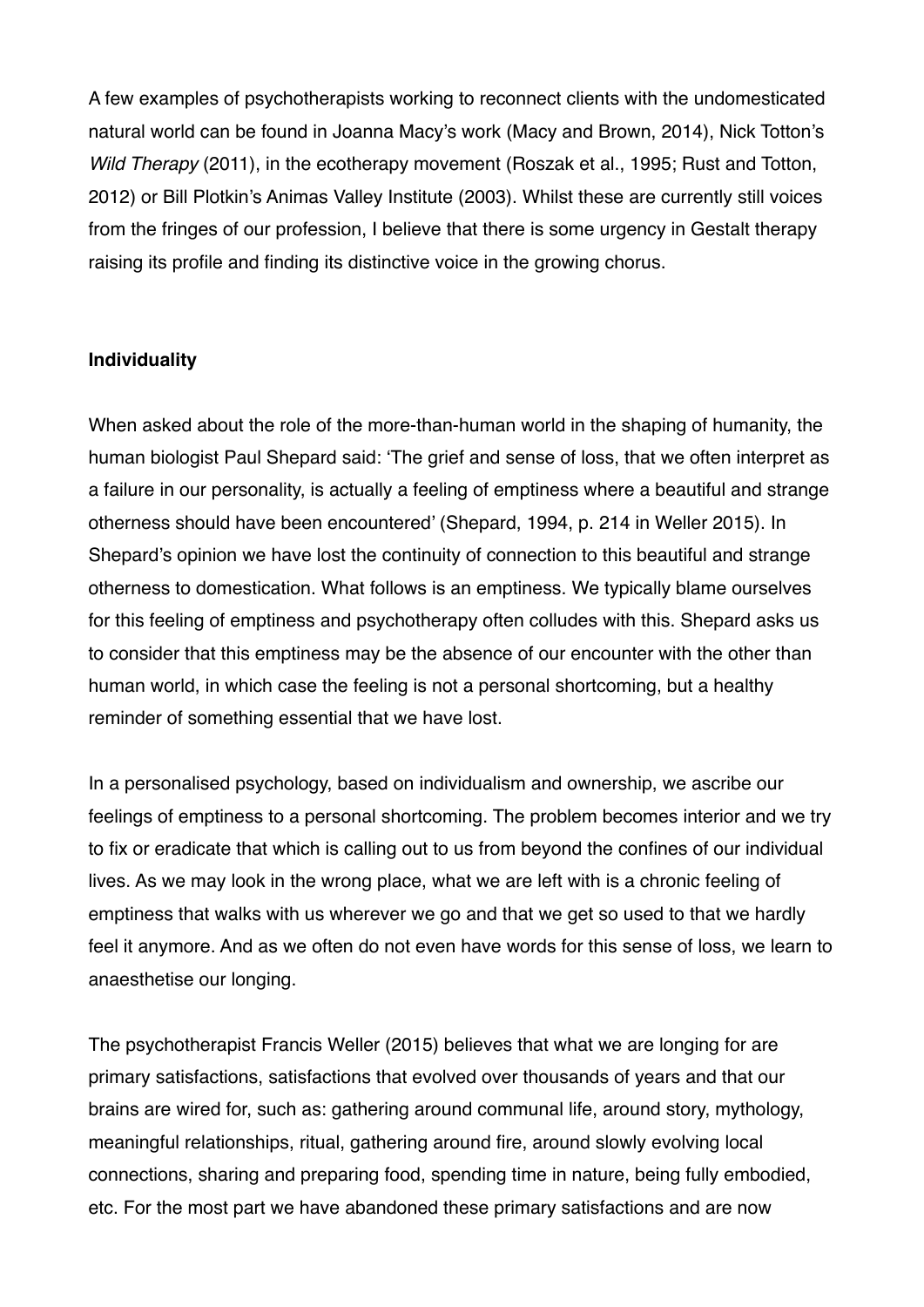surrounding ourselves with what he calls secondary satisfactions, like individual power, rank, prestige, wealth, status, material goods, stimulants, etc. These are all things that no matter how much we get of them, it will never be enough. We always want more in order to temporarily fill this permeating sense of emptiness that has already depleted the world of its resources. If, on the other hand, this emotional hunger is truly met, we become receptive to reciprocity and gratitude. If we experiment with offering ourselves to the world we may be astonished at what we receive in return. So how do we support clients in daring to reconnect to what truly nourishes them in a culture that sells them the opposite?

The individualistic perspective tells us that we shape our own lives and that it is within our grasp to be content, unique and accomplished if we only try hard enough. This heroic ideal separates us from community and leaves us wide open to a sense of individual failure when life events do not work out for us. As therapists we risk reinforcing this, by overattending to a client's self-interests whilst neglecting a humble attitude of serving something greater than ourselves. It does not have to be an either/or, but the weight lies heavily on one end of the spectrum.

What if our primary human need is not to attend meticulously to our emotional wounds or to eradicate any signs of so called mental health '*conditions*'*,* but rather to live our flawed and imperfect human wholeness in a participatory way and to embody our fallible existence in deep connection with all that we encounter in the world?

#### **Addiction to progress, growth and self-improvement**

In a capitalist society we subscribe to the idea that everything has to progress to something bigger and better. We are focused on trying to improve, fix and rectify in our relentless pursuit of happiness. In line with the patriarchal heroic ideal we turn everything into a problem to be overcome, even death.

Aspects of our fallible human experience such as collapse, decay, loss, regression and stillness are often approached with a notion of failure. It is therefore maybe not surprising that many clients wish to shape themselves into a form that is approvable to the world. This agenda is often based on self-hatred and an attempt to eradicate the parts in them that stand in the way of the idea of progress and perfection. In our attempts to domesticate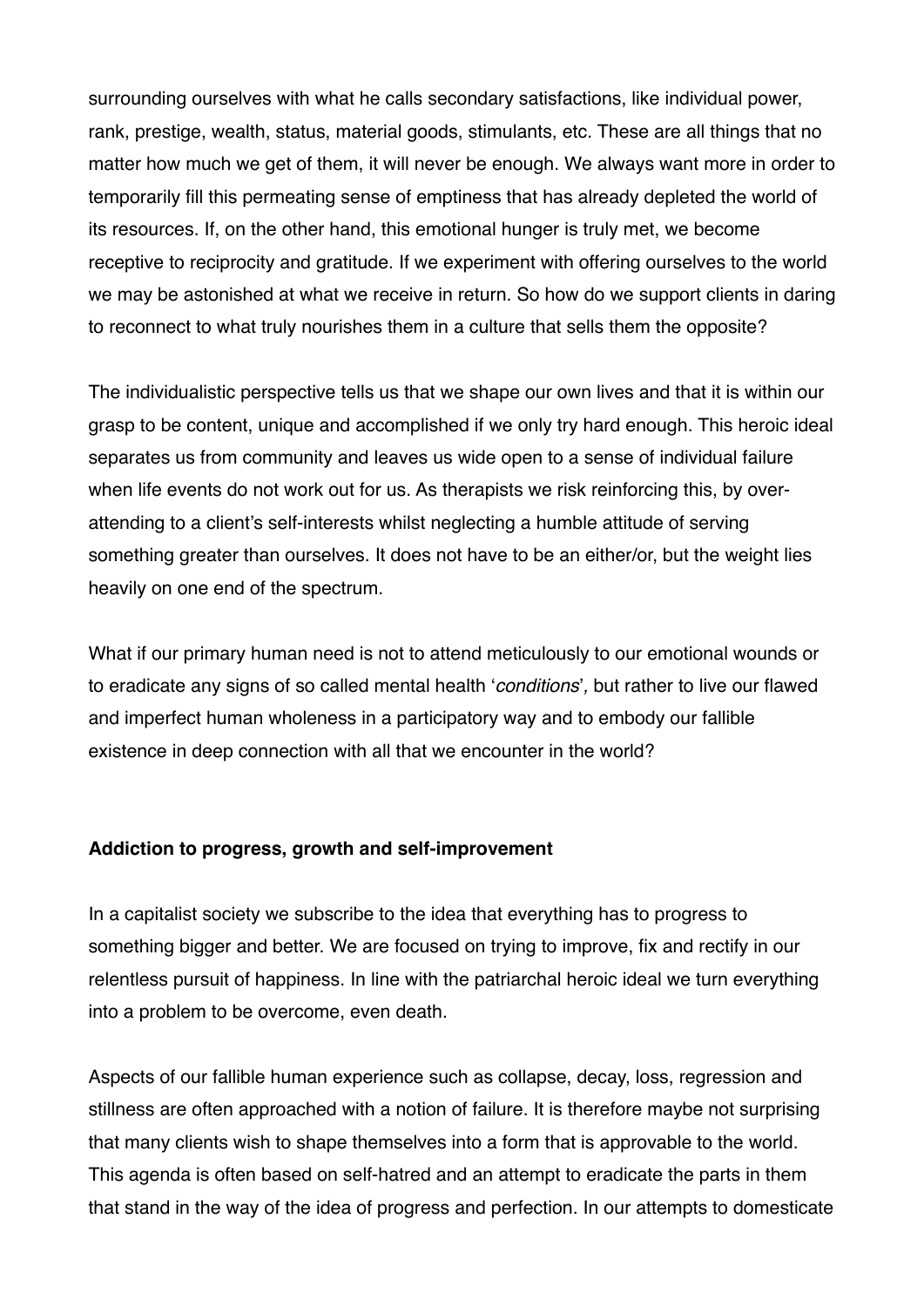that which frightens us, we risk pathologising the aspects in life that move to a different rhythm. This is the problematic aspect in our notion of healing as opposed to an aesthetic approach that finds beauty in broken places.

Most mythologies tell us that the price for initiation and wisdom has to be paid with a certain degree of suffering. Our experiences of abandonment, loss, death and betrayal are part of life and what has bound us together over centuries. In many myths all over the world the question is not whether or not our hearts will get broken, the question is what meaning we ascribe to a broken heart. Do we follow the culturally dominant path of hunting for personal happiness or do we educate our hearts and allow them to be broken, so that the world can flow into us?

In order to take in the enormity of devastation that we have caused in the world, we need to know how to allow our hearts to break. How can we facilitate this process in our clients when we are steeped in a grief-phobic culture?

#### **Materialism**

I remember a Gestalt therapy session many years ago in which I expressed deep grief over a desolate landscape that I had visited that day. I expressed disgust at what we are doing to ourselves and the land we live on. After an exploration of where I felt this in my body, my experience was explored as a projection on to the world. This is a worthwhile avenue to take but it is a much trodden path. The phenomenological exploration of my experience as perception or a dialogic encounter with place is extremely rare. This avenue would open up questions about the way we see the world. Is what is out there dead matter or in some way able to communicate and reciprocate? Is the fact that we do not hear anything when we contact the world proof that there is no other consciousness than human consciousness or a sign that we have forgotten how to listen to a different language?

The existence of non-human subjectivity is what indigenous cultures have lived by for millennia, but which ours has eradicated a long time ago. However, the question about matter holding consciousness is no longer a concern of freaks and New Age hippies. It is at the cutting edge of the current scientific debate (Koch, 2004). In philosophy, the concept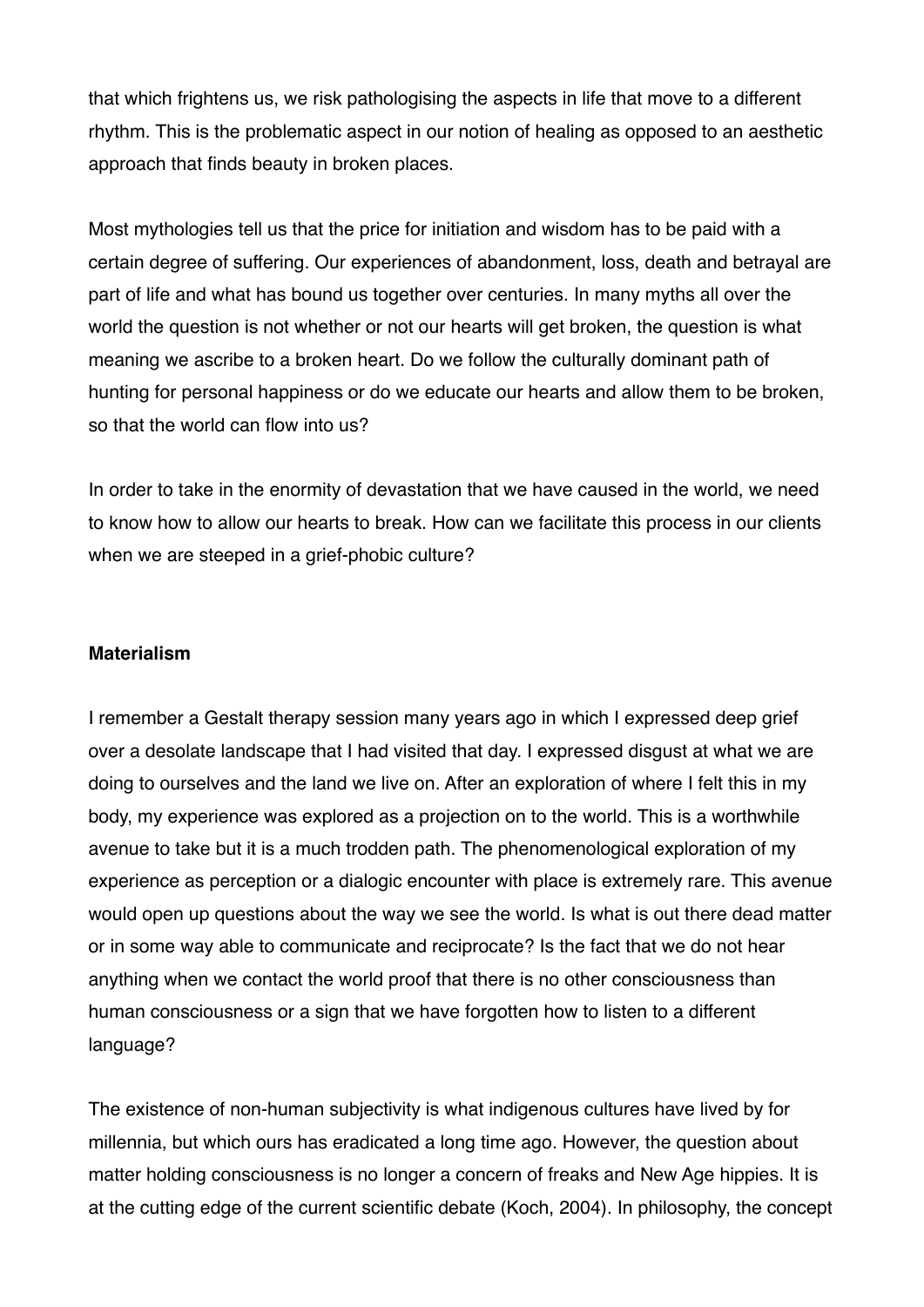of panpsychism, for instance, holds the view that consciousness is a universal feature of all things (Bruntrup and Jaskolla, 2017).

The paradigm shift that we may be faced with may not be an either/or, but seems to ask for a wider road that can hold a bigger section of the polarity. We may continue to view subjectivity as only residing in human nature or we may expand our view of the field and consider the possibility of a subjectivity in animals, plants, waterways, trees, rocks. We are still a long way away from this, but do we, as Gestalt therapists, have anything to say about this?

# **Lack of a mythological and cosmological dimension**

Descartes made the world dead. Everything has become solid matter. As opposed to our ancestors we no longer feel at home with the mystical, divine or the numinous. We seem to have replaced our human need for mythology and transcendence with materialism.

Cosmology and mythology traditionally place the human experience in a wider context, but with the loss of connection to our mythological and cosmological ground we only have ourselves to relate to. It all becomes about our own exceptional life. This risks creating a culture of literalness that becomes blind to that which is not tangible.

Our literal culture dismisses perspectives that connect us to a meaning outside of our cognitive realm of reason. There are few exceptions in psychotherapy that break with this norm, but they are often looked down upon. In Jungian psychology the ideas of soul, archetypes and the collective unconscious transcend the merely human realm and ascribe agency to forces and presences outside of human control. Hillman (1995) suggests that if we want to live soulful lives we have to look outside of ourselves and engage with the '*anima mundi*', the soul of the world. For him, the *anima mundi* is an entity in its own right that acts upon us and asks us to participate in its dance.

As Gestalt therapists we may agree or disagree with the Jungian perspective, but it puts forward a view of the world that transcends the material and individualised perspective of the Western mind.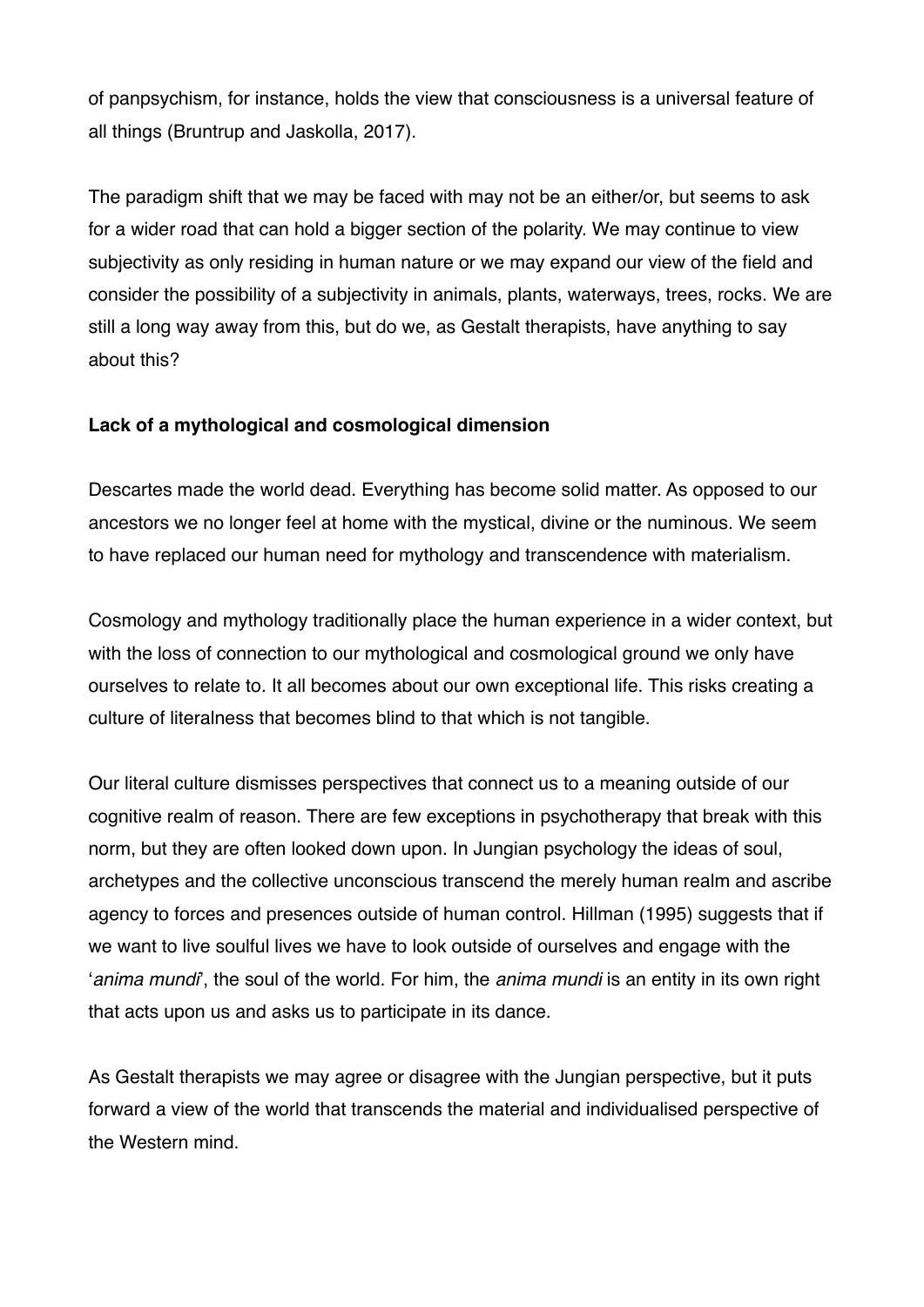In Gestalt therapy the notion of a dialogic relationship is based on the work of Martin Buber (1958), who sees the premise of existence as encounter (Buber, 1947/2002). Buber's work was based on religious consciousness. He argued that an I-Thou relationship with anything or anyone connects us in some way with the eternal relation to God. In order to experience an I-Thou relationship with God, we have to be open to it, as opposed to pursuing it (which would turn it into an I-It relationship). Buber claims that if we are open, God will eventually come to us and respond to our openness. It seems to me that we have largely taken Buber's thinking and left God out of our notion of the dialogic encounter. We don't talk much about God in Gestalt psychotherapy.

Equally, our theory is influenced by Zen Buddhism and yet the transpersonal aspect of Buddhist philosophy is not explicit in much of our work. There are a few exceptions, but the discourse is discordant. Some writers consider a concept of transcendence being part of the field (Brownell, 2010; Naranjo, 1978), whilst others believe that Gestalt therapy and spirituality are two separate concepts (Au, 1991). The lack of a more coherent exploration of what lies in the space between the 'me' and the 'not me' seems to suggest that many therapists do not share the same ground. We leave it up to individuals to decide whether or not they put a third entity in between. As in the wider culture, it has become a matter of personal taste and opinion.

This lack of a cosmological and transpersonal perspective opens us up to the risk of practising a wild mix and match of individualised preferences. In our insatiable hunger we often appropriate other cultures' cosmologies and risk ending up like consumers; taking whatever fills our longing for now and discarding what we do not like. We try Buddhism, shamanism, yoga, Sufism, etc., in the knowledge that we do not have to commit to any of it. We feel entitled to decontextualise that which is sacred to others. Only few people seem to be willing to surrender to something bigger.

In the absence of a transpersonal perspective, how do we learn to approach the world with a sense of wonder? What rituals guide us? How can we elicit a sense of what is sacred to clients and where does our moral compass come from? Whom or what do we serve if there is nothing that deserves our humility?

#### **Conclusion**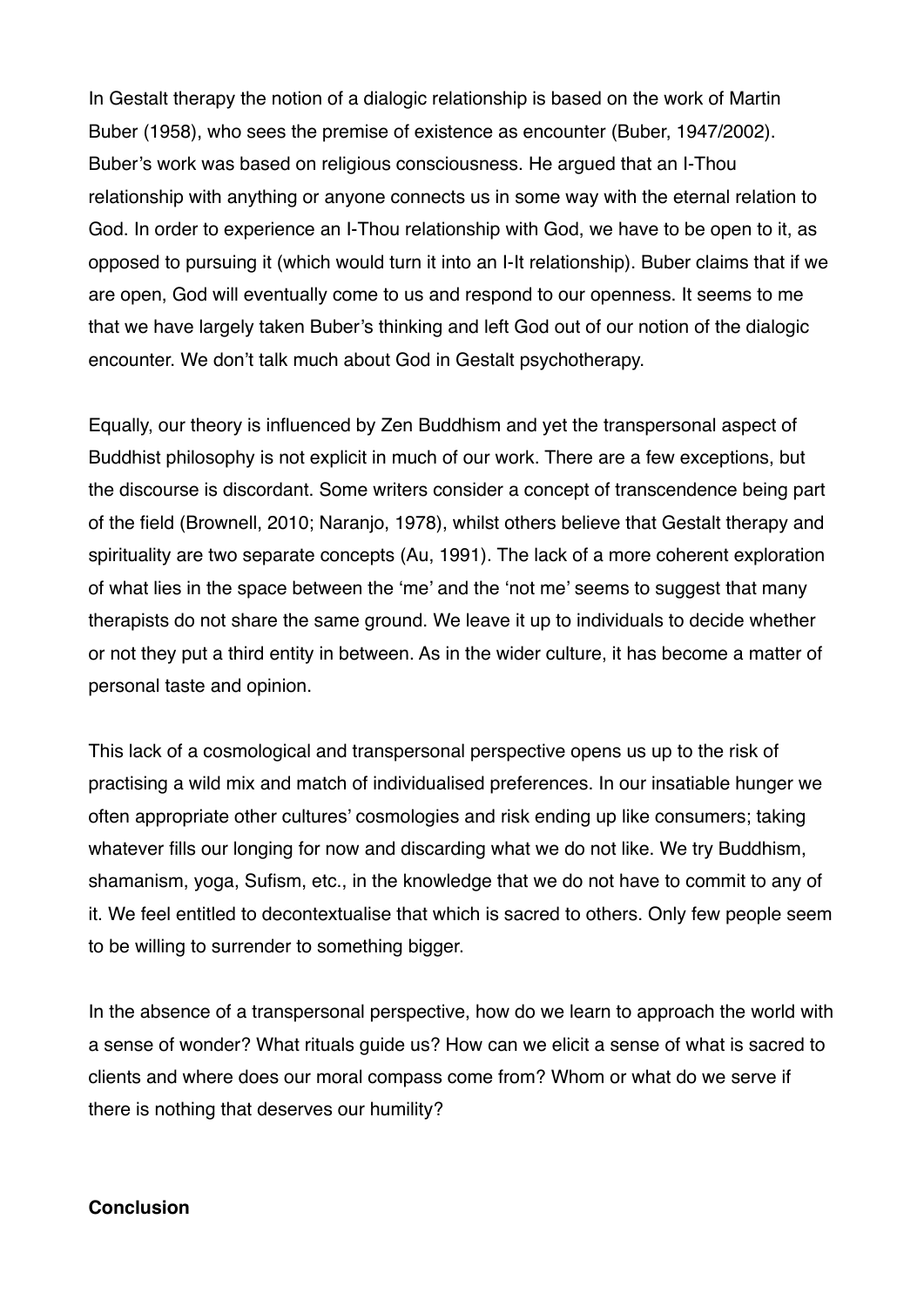In this article I outlined how anthropocentrism as well as the capitalist values of individualism, materialism, privatisation, ownership, progress, and growth are reflected in our notion of mental health and the practice of psychotherapy in general, including Gestalt therapy. I highlighted that psychotherapists risk reinforcing a culturally endemic I-It relationship to the world. I argue that Gestalt theory already lends itself to widen our notion of the field, but in order to build on the strengths of Gestalt theory and practice we have to make our voices explicit, rise beyond the individualistic paradigm and widen our theory and practice.

When it comes to transitioning out of the deep rupture we have torn between us and the world, there are no rules, no maps and hardly any elders to look to. We need to decide where to steer the boat, and so it is up to us to step out of our comfort zones and act in service of something that is greater than us.

When alarm bells are repeatedly ignored, the only way to wake up is through crisis. Is that where we are heading? Some people suggest that we are at the beginning of a major paradigm shift – a time of transition between the world as we have known it and a new world that we can't know yet. In such a time it is easy to feel disheartened and to dismiss what we have to contribute.

In a letter to an activist, Clarissa Pinkola Estes, reminds us that:

Ours is not the task of fixing the entire world all at once, but of stretching out to mend the part of the world that is within our reach … It is not given to us to know which acts or by whom, will cause the critical mass to tip toward an enduring good. What is needed for dramatic change is an accumulation of acts, adding, adding to, adding more … When a great ship is in harbour and moored, it is safe, there can be no doubt. But that is not what great ships are built for (Estes, n.d.).

# **References**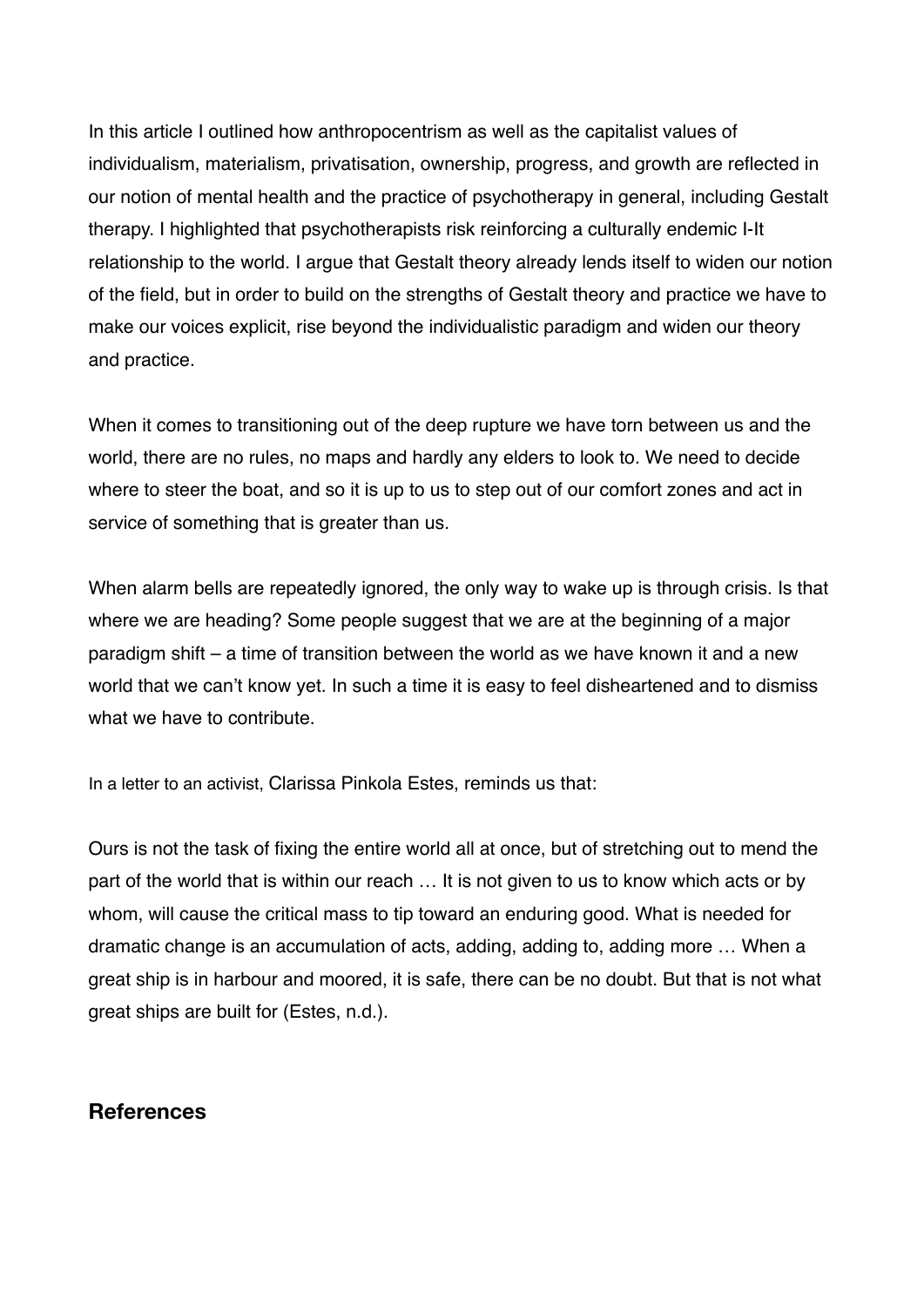Abram, D. (1997). *The Spell of the Sensuous: Perception and Language in a More-Than-Human World*. New York: Vintage.

Adams, T. (2016). *The Psychopath Factory: How Capitalism Organises Empathy*. London: Repeater Books.

Au, W. (1991). Gestalt therapy and the spiritual exercises of St.Ignatius. *Studies in Formative Spirituality*, 12(2), pp. 197–213.

Bauman, Z. (2000). *Liquid Modernity*. Cambridge: Polity Press.

Bauman, Z. (2007). *Consuming Life*. Cambridge: Polity Press.

Bednarek, S. (2017). Therapy in a changing world. *Therapy Today*, 27(1), pp. 6–7.

Berry, T. (1988). *The Dream of the Earth*. San Francisco: Sierra Club Books.

Brownell, P. (2010). Spirituality in the praxis of Gestalt Therapy. In J.H. Ellens (ed.), *The Healing Power of Spirituality: How faith helps humans thrive. Vol. 3: The psychodynamics of healing spirituality and religion*. Santa Barbara, CA: Praeger.

Bruntrup, G. and Jaskolla, L. (2017). *Panpsychism. Contemporary Perspectives*. Oxford: Oxford University Press.

Buber, M. (1958). *I and Thou*. New York: Scribner.

Buber, M. (1947/2002). *Between Man and Man*. London: Routledge.

Capra, F. (1982). *The Turning Point: Science, Society and the Rising Culture*. New York: Bantam Books.

Capra, F. (1996). *The Web of Life: A New Scientific Understanding of Living Systems*. Glasgow: HarperCollins.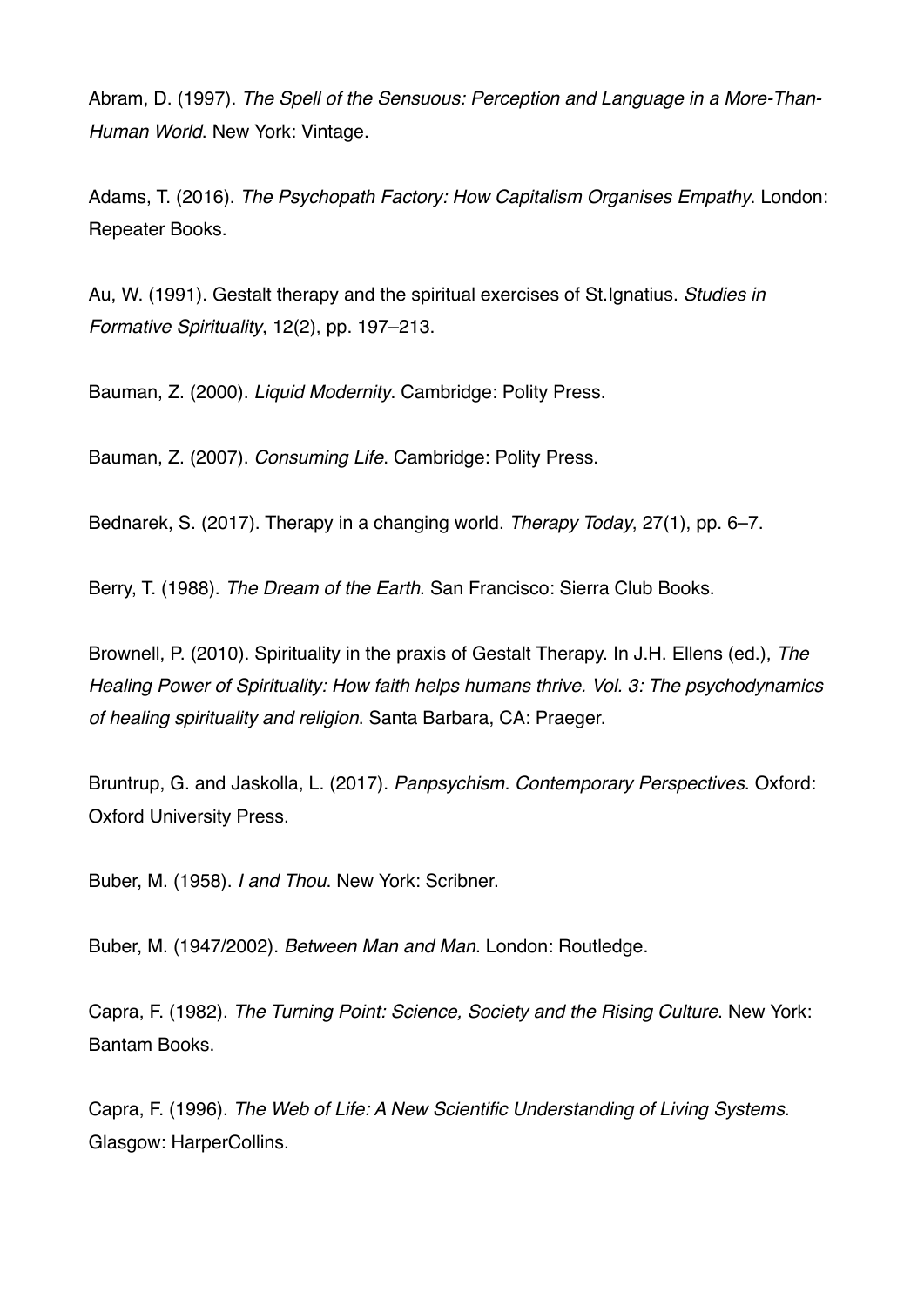Capra, F. and Luisi, P.L. (2014). *The Systems View of Life: A Unifying Vision*. Cambridge: Cambridge University Press.

Clark, L. (2012). *Humans are made up of more microbes than human cells*. Available at: <<http://www.wired.co.uk/article/human-microbes>> (Accessed 8 June 2018).

Confino, J. (2015). Beyond capitalism and socialism: could a new economic approach save the planet? *The Guardian*, 21 April 2015. Available at: [<https://www.theguardian.com/](https://www.theguardian.com/sustainable-business/2015/apr/21/regenerative-economy-holism-economy-climate-change-inequality) [sustainable-business/2015/apr/21/regenerative-economy-holism-economy-climate](https://www.theguardian.com/sustainable-business/2015/apr/21/regenerative-economy-holism-economy-climate-change-inequality)[change-inequality](https://www.theguardian.com/sustainable-business/2015/apr/21/regenerative-economy-holism-economy-climate-change-inequality)> (Accessed 10 June 2018).

Edelman, G. and Tononi, G. (2000). *A Universe of Consciousness: How Matter Becomes Imagination*. New York: Basic Books.

Fishbane, M. (2016). *Bias in the Brain: Overcoming our Unconscious Prejudices*. Available at: <https://www.goodtherapy.org/blog/bias-in-brain-overcoming-our-unconsciousprejudices-0317165> (Accessed 17 June 2018).

Hillman, J. (1995). A Psyche the Size of the Earth: A Psychological Foreword. In T. Roszak, M. Gomes and A. Kenner (eds.), *Ecopsychology: Restoring the Earth, Healing the Mind*. Berkeley, CA: Sierra Club Books.

Hillman, J. and Ventura, M. (1992). *We've Had a Hundred Years of Psychotherapy and the World's Getting Worse*. San Francisco: HarperCollins.

James, O. (2007). *Affluenza*. London: Vermilion.

Koch, C. (2004). *The Quest for Consciousness: A Neurobiological Approach*. Englewood, CO: Roberts & Company Publishers.

*Macmillan Dictionary of Modern Economics* (1986) (3rd ed.). London: Palgrave Macmillan.

Macy, J. and Brown, M. (2014). *Coming Back to Life: The Updated Guide to the Work that Reconnects*. Gabriola Island, BC, Canada: New Society Publishers.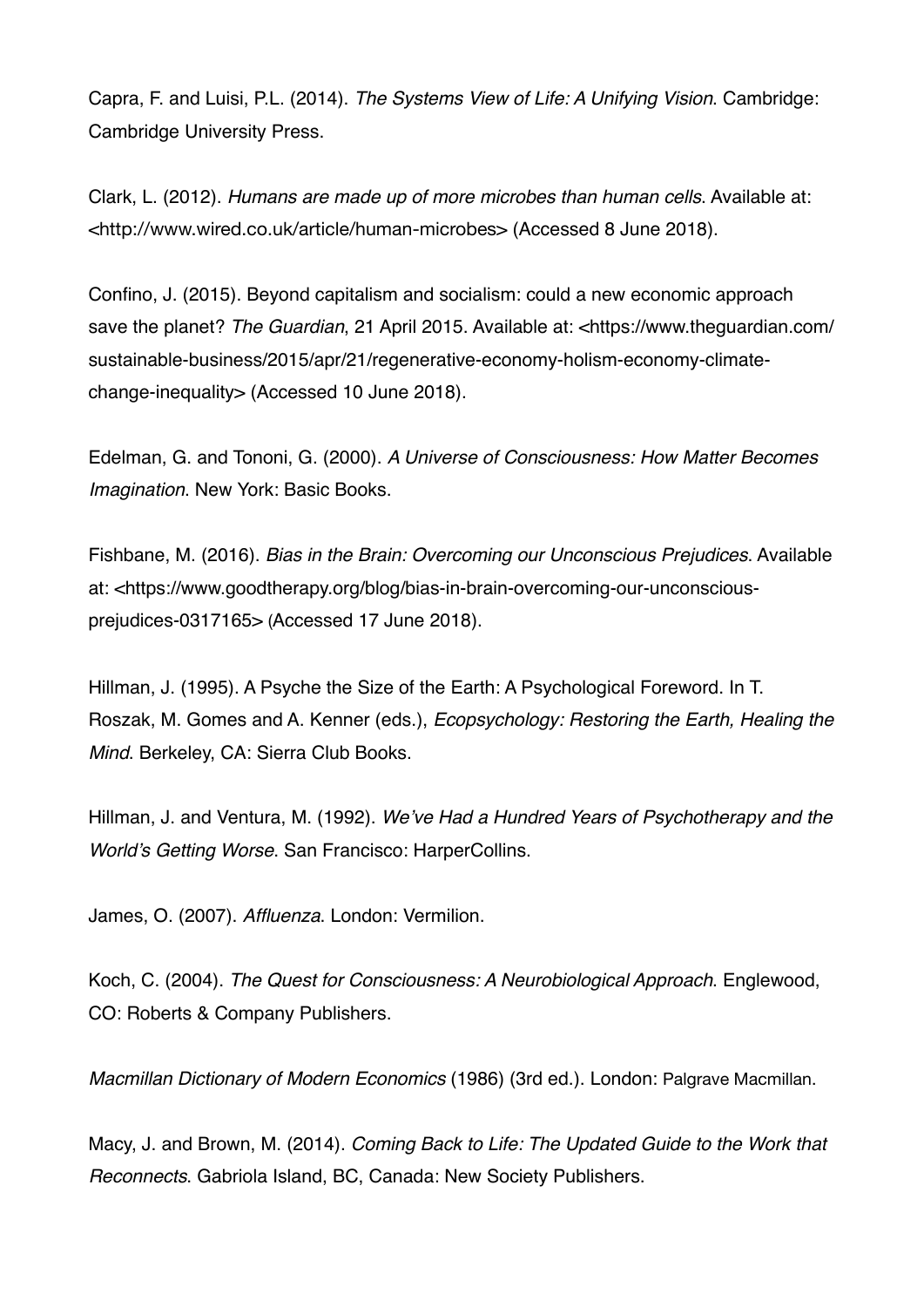Macfarlane, R. (2017). Badger or Bulbasaur – have children lost touch with nature? *The Guardian*, 30 Sep 2017. Available at: [<https://www.theguardian.com/books/2017/sep/30/](https://www.theguardian.com/books/2017/sep/30/robert-macfarlane-lost-words-children-nature?CMP=share_btn_fb) [robert-macfarlane-lost-words-children-nature?CMP=share\\_btn\\_fb> \(Accessed 17 June](https://www.theguardian.com/books/2017/sep/30/robert-macfarlane-lost-words-children-nature?CMP=share_btn_fb)  2018).

Melnick, J. and Nevis, E.C. (2013). *Mending the World: Social Healing Interventions by Gestalt Practitioners Worldwide*. London: Karnac Books. Gestalt Press??

Melnick, J. (2017). A Gestalt approach to social change. *British Gestalt Journal*, 26(1), pp. 17–27.

Naranjo, C. (1978). Gestalt therapy as a transpersonal approach. *Gestalt Journal*, 1(2), pp. 75–81.

Parlett, M. (2015). *Future Sense: Five explorations of whole intelligence for a world that's waking up*. Kibworth Beauchamp, Leics: Matador.

Perls, F., Hefferline, R. and Goodman, P. (1951/1994). *Gestalt Therapy: Excitement and Growth in the Human Personality*. New York: Gestalt Journal Press.

Perls, F. (1978). Finding Self through Gestalt Therapy. *Gestalt Journal*, I(1), pp. 54–73.

Philippson, P. (2009). *The Emergent Self: An Existential-Gestalt Approach*. London: Karnac Books.

Plotkin, B. (2003). *Soulcraft: Crossing into the Mysteries of Nature and Psyche*. Novato, CA: New World Library.

Plotkin, B. (2013). *Wild Mind: A Field Guide to the Human Psyche*. Novato, CA: New World Library.

Rosenthal, S. (2008). *Sick and Sicker: Essays on Class, Health and Health Care*. (See ch. 3: Mental Illness or Social Sickness?) Kindle edition: <<https://www.remarxpub.com>>, Remarx Publishing.